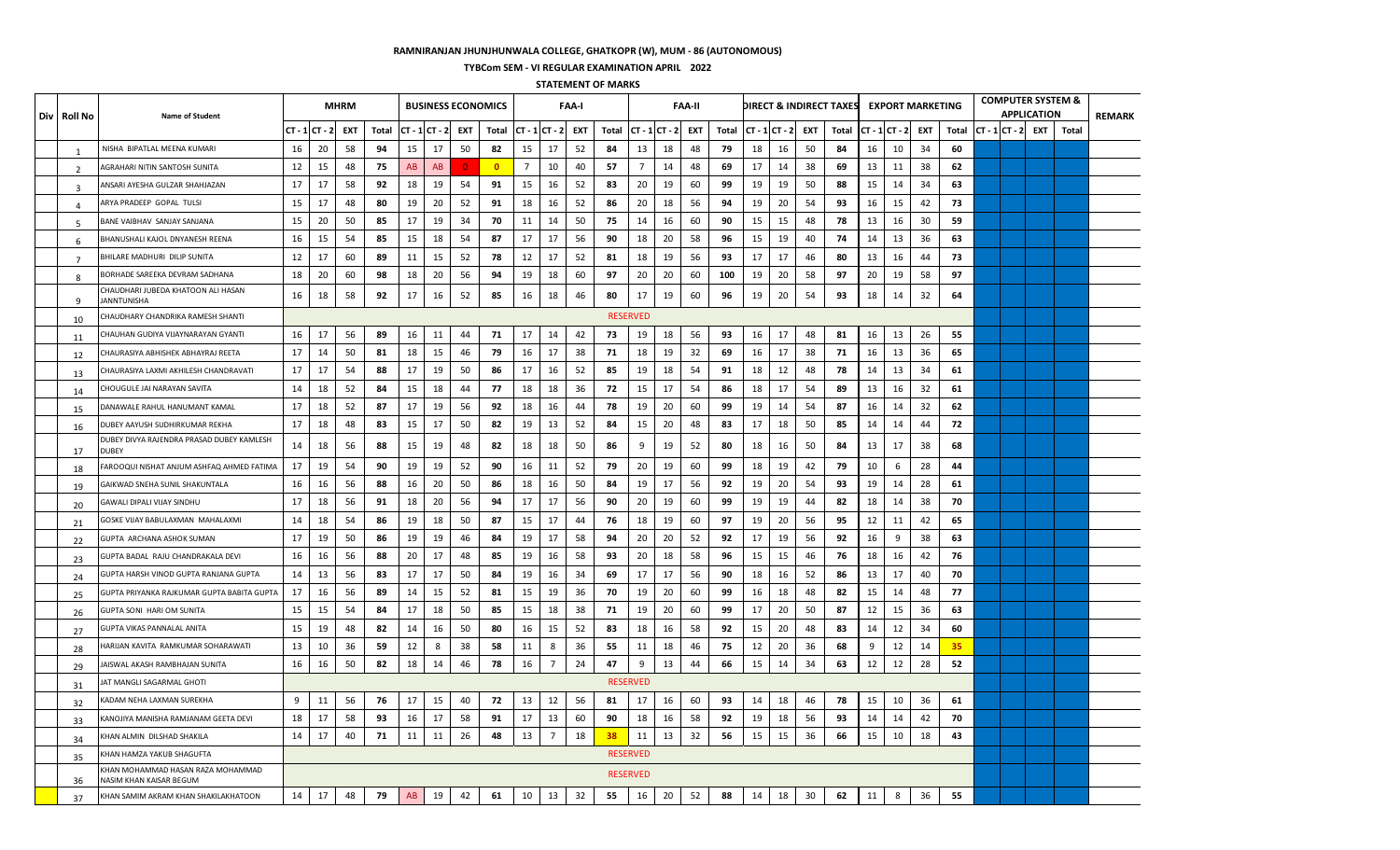| Div   Roll No | <b>Name of Student</b>                             |    |                | <b>MHRM</b> |       |                |    |     | <b>BUSINESS ECONOMICS</b> |                |    | <b>FAA-I</b> |       |                 |                | <b>FAA-II</b>   |                             |    |     |    | DIRECT & INDIRECT TAXES |    | <b>EXPORT MARKETING</b> |     |       |    |    | <b>APPLICATION</b> | <b>COMPUTER SYSTEM &amp;</b>  | <b>REMARK</b> |
|---------------|----------------------------------------------------|----|----------------|-------------|-------|----------------|----|-----|---------------------------|----------------|----|--------------|-------|-----------------|----------------|-----------------|-----------------------------|----|-----|----|-------------------------|----|-------------------------|-----|-------|----|----|--------------------|-------------------------------|---------------|
|               |                                                    |    | $CT - 1CT - 2$ | EXT         | Total | $CT - 1CT - 2$ |    | EXT | Total                     | $CT - 1CT - 2$ |    | EXT          | Total |                 | $CT - 1CT - 2$ | EXT             | Total $ CT - 1 CT - 2 $ EXT |    |     |    | Total                   |    | $CT - 1CT - 2$          | EXT | Total |    |    |                    | $ CT - 1 CT - 2 $ EXT   Total |               |
| 38            | KHAN SHADAB ZAINULABDIN NASREEN                    | 17 | 17             | 58          | 92    | 13             | 19 | 52  | 84                        | 19             | 15 | 38           | 72    | 20              | 20             | 56              | 96                          | 18 | 17  | 52 | 87                      | 15 | 16                      | 34  | 65    |    |    |                    |                               |               |
| 39            | KHOPADE PRASAD BALVANT JAYSHREE                    | 15 | 17             | 42          | 74    | 17             | 19 | 54  | 90                        | 15             | 16 | 48           | 79    | 19              | 18             | 58              | 95                          | 15 | 15  | 46 | 76                      | 10 | 13                      | 38  | 61    |    |    |                    |                               |               |
| 40            | KUNDE SONALI SANTOSH VANITA                        | 15 | 13             | 38          | 66    | 13             | 10 | 28  | 51                        | 13             | 13 | 28           | 54    | AB              | 11             | 20              | 31                          | 16 | 13  | 34 | 63                      | 14 | 10                      | 32  | 56    |    |    |                    |                               |               |
| 41            | LOHOTE RANJEET CHANDRAKANT MANGALA                 | 15 | 16             | 58          | 89    | 16             | 18 | 54  | 88                        | 17             | 17 | 42           | 76    | 20              | 20             | 60              | 100                         | 19 | 19  | 50 | 88                      | 16 | 14                      | 46  | 76    |    |    |                    |                               |               |
| 42            | MAURYA RAMNARAYAN CHANDRAPRAKASH<br>KAUSHILYA DEVI | 15 | 16             | 52          | 83    | 16             | 17 | 48  | 81                        | 17             | 17 | 38           | 72    | 15              | 17             | 60              | 92                          | 19 | 20  | 54 | 93                      | 15 | 11                      | 38  | 64    |    |    |                    |                               |               |
| 43            | MAURYA TULSI RAKESH SHEELA                         | 17 | 19             | 56          | 92    | 14             | 17 | 56  | 87                        | 16             | 18 | 50           | 84    | 20              | 18             | 58              | 96                          | 18 | 20  | 48 | 86                      | 14 | 16                      | 36  | 66    |    |    |                    |                               |               |
| 44            | MISHRA JYOTI BALRAM MANJU                          | 16 | 20             | 54          | 90    | 12             | 19 | 50  | 81                        | 17             | 13 | 50           | 80    | 20              | 18             | 60              | 98                          | 18 | 18  | 54 | 90                      | 14 | 14                      | 44  | 72    |    |    |                    |                               |               |
| 45            | MISHRA SAURAV PREMCHAND SUMAN                      | 15 | 17             | 58          | 90    | 15             | 18 | 52  | 85                        | 11             | 14 | 48           | 73    | 17              | 19             | 56              | 92                          | 14 | 13  | 56 | 83                      | 14 | 15                      | 42  | 71    |    |    |                    |                               |               |
| 46            | MISTRI RAJANI KUMARI RANJIT MISTRI RANJU DEVI      | 17 | 17             | 54          | 88    | 16             | 17 | 44  | 77                        | 18             | 17 | 46           | 81    | 20              | 19             | 58              | 97                          | 17 | -20 | 56 | 93                      | 16 | 16                      | 44  | 76    |    |    |                    |                               |               |
| 47            | MUJAWAR ABDUL NASIR NAZIM SHAGUFTA                 | 17 | 20             | 60          | 97    | 18             | 20 | 50  | 88                        | 17             | 15 | 56           | 88    | 19              | 18             | 56              | 93                          | 17 | 18  | 58 | 93                      | 14 | 14                      | 38  | 66    |    |    |                    |                               |               |
| 48            | NAGARKAR SMITESH MAHINDRA MEGHANA                  |    |                |             |       |                |    |     |                           |                |    |              |       | <b>RESERVED</b> |                |                 |                             |    |     |    |                         |    |                         |     |       |    |    |                    |                               |               |
| 49            | NAVALE ANJALI SHAHAJI VANDANA                      |    |                |             |       |                |    |     |                           |                |    |              |       | <b>RESERVED</b> |                |                 |                             |    |     |    |                         |    |                         |     |       |    |    |                    |                               |               |
| 50            | PAL DHEERAJ ASHOK SHAKUNTALA DEVI                  | 14 | 16             | 48          | 78    | 20             | 15 | 46  | 81                        | 17             | 15 | 36           | 68    | 17              | 17             | 56              | 90                          | 13 | 19  | 44 | 76                      | 16 | 12                      | 26  | 54    |    |    |                    |                               |               |
| 51            | PALSAMKAR SURAJ SURESH LALITA                      | 13 | 19             | 50          | 82    | 13             | 10 | 52  | 75                        | 14             | 11 | 44           | 69    | 18              | 18             | 58              | 94                          | 17 | -20 | 52 | 89                      | 13 | 13                      | 34  | 60    |    |    |                    |                               |               |
| 52            | PANDEY BIRAJ OMPRAKASH POONAM                      | 15 | 13             | 44          | 72    | 9              | 6  | 25  | 40                        | 9              | 11 | 24           | 44    | 9               | 10             | 38              | 57                          | 14 | 13  | 36 | 63                      | 11 | 12                      | 26  | 49    |    |    |                    |                               |               |
| 53            | PANIGRAHI NARAYAN RUNA BANITA                      | 11 | 17             | 50          | 78    | 15             | 16 | 46  | 77                        | 16             | 13 | 34           | 63    | 15              | 11             | 48              | 74                          | 18 | 12  | 44 | 74                      | 12 | 6                       | 38  | 56    |    |    |                    |                               |               |
| 54            | PATHAK PINKI RAJESH PATHAK JANKI                   | 16 | 20             | 58          | 94    | 20             | 19 | 54  | 93                        | 16             | 16 | 54           | 86    | 20              | 16             | 58              | 94                          | 17 | 19  | 58 | 94                      | 16 | 13                      | 42  | 71    |    |    |                    |                               |               |
| 55            | PATWA NIDHI SURESH KUSUM                           | 17 | 19             | 56          | 92    | 14             | 17 | 56  | 87                        | 16             | 18 | 50           | 84    | 19              | 18             | 56              | 93                          | 19 | 20  | 48 | 87                      | 12 | 16                      | 22  | 50    |    |    |                    |                               |               |
| 56            | PAWAR SURAJ SANDIP DARSHANA                        | 18 | 15             | 54          | 87    | 16             | 16 | 46  | 78                        | 17             | AB | 40           | 57    | 17              | AB             | 58              | 75                          | 17 | 15  | 48 | 80                      | 15 | 14                      | 42  | 71    |    |    |                    |                               |               |
| 57            | PRAJAPATI AJAY GYANI DURGAWATI                     | 17 | 18             | 52          | 87    | 19             | 18 | 50  | 87                        | 17             | 15 | 44           | 76    | 17              | 19             | 58              | 94                          | 16 | 20  | 50 | 86                      | 14 | 13                      | 34  | 61    |    |    |                    |                               |               |
| 58            | PRAJAPATI MADHU RAMSUCHIT SANJU                    | 14 | 16             | 54          | 84    | 18             | 18 | 46  | 82                        | 18             | 18 | 56           | 92    | 17              | 15             | 54              | 86                          | 18 | 17  | 42 | 77                      | 16 | 15                      | 42  | 73    |    |    |                    |                               |               |
| 59            | PRAJAPATI VIKAS JANARDHAN SUMAN                    | 14 | 19             | 54          | 87    | 19             | 14 | 42  | 75                        | 17             | 14 | 38           | 69    | 18              | 16             | 50              | 84                          | 15 | 16  | 38 | 69                      | 17 | 15                      | 36  | 68    |    |    |                    |                               |               |
| 60            | RAHUL LAXMI SUSHANT RITA                           | 16 | 19             | 58          | 93    | 18             | 17 | 48  | 83                        | 19             | 17 | 44           | 80    | 20              | 20             | 58              | 98                          | 20 | 17  | 54 | 91                      | 15 | 18                      | 46  | 79    |    |    |                    |                               |               |
| 61            | RAJPUT TARUNA PREMSINGH SEETADEVI                  | 15 | 15             | 54          | 84    | 17             | 18 | 50  | 85                        | 15             | 18 | 50           | 83    | 19              | 20             | 60              | 99                          | 16 | -20 | 50 | 86                      | 10 | 15                      | 36  | 61    |    |    |                    |                               |               |
| 62            | SAHU SHANKAR SIYARAM SAHU MURTI DEVI               | 12 | 14             | 58          | 84    | 16             | 16 | 52  | 84                        | 14             | 14 | 52           | 80    | 20              | 18             | 58              | 96                          | 17 | 16  | 44 | 77                      | 13 | 13                      | 40  | 66    |    |    |                    |                               |               |
| 63            | SAROJ MANISH RAMSAJEEVAN SANGEETA                  | 15 | 18             | 52          | 85    | 15             | 17 | 56  | 88                        | 14             | 15 | 44           | 73    | 18              | 19             | 52              | 89                          | 15 | 18  | 42 | 75                      | 9  | 12                      | 36  | 57    |    |    |                    |                               |               |
| -64           | SAYYED BAJAHAT ALI ISHRAT ALI ROJMEEN              | 13 | 18             | 58          | 89    | 19             | 18 | 58  | 95                        | 18             | 16 | 44           | 78    | 17              | 17             | 56              | 90                          | 17 | 18  | 46 | 81                      | 13 | 11                      | 32  | 56    |    |    |                    |                               |               |
| 65            | SAYYED TANVIR JAFAR MASTANA                        | 16 | 17             | 56          | 89    | 17             | 15 | 54  | 86                        | 19             | 18 | 48           | 85    | 19              | 19             | 60              | 98                          | 18 | 19  | 50 | 87                      | 18 | 15                      | 28  | 61    |    |    |                    |                               |               |
| 66            | SHAIKH ASIF RAFIQ ZAREENA                          | 15 | 18             | 56          | 89    | 15             | 17 | 54  | 86                        | 16             | 13 | 38           | 67    | 17              | 18             | 50              | 85                          | 15 | 16  | 44 | 75                      | 17 | 15                      | 36  | 68    |    |    |                    |                               |               |
| 67            | SHAIKH NASIR KAMAAL SARWAR JAHAN                   | 15 | 18             | 56          | 89    | 17             | 18 | 52  | 87                        | 16             | 13 | 38           | 67    | 17              | 18             | 50              | 85                          | 15 | 16  | 44 | 75                      | 18 | 15                      | 44  | 77    |    |    |                    |                               |               |
| 68            | SHAIKH SAEED FARUK NIGAR                           | 15 | 18             | 58          | 91    | 13             | 20 | 46  | 79                        | 18             | 19 | 52           | 89    | 18              | 18             | 50              | 86                          | 14 | 16  | 42 | 72                      | 15 | 12                      | 44  | 71    |    |    |                    |                               |               |
| 69            | SHAIKH SOHRAB AHMED KHALIL AHMED<br>RABIZUNNISA    | 14 | 20             | 52          | 86    | 17             | 17 |     | 88                        | 18             | 18 | 56           | 92    | $\frac{1}{2}$   | 20             | 56              | 93                          | 19 | 20  | 50 | 89                      | 14 | 13                      | 36  | 63    |    |    |                    |                               |               |
| 70            | SHARMA AANCHAL DINESH SUNITA                       | 15 | 17             | 38          | 70    | 14             | 13 | 54  | 81                        | 14             | 12 | 50           | 76    | 20              | 19             | 44              | 83                          | 16 | 19  | 42 | 77                      | 12 | 11                      | 40  | 63    |    |    |                    |                               |               |
| 71            | MIYA NUSARAT MOHAMMAD NIZAMUDDIN MADINA            | 15 | 17             | 44          | 76    | 14             | 12 | 34  | 60                        | 18             | 17 | 36           | 71    | 19              | 18             | 56              | 93                          | 18 | 19  | 44 | 81                      | 12 | 9                       | 26  | 47    |    |    |                    |                               |               |
| 72            | SINGH DEVIKA JAGAN REKHA                           | 8  | 14             | 32          | 54    | $\overline{7}$ | 9  | 34  | 50                        | $\overline{7}$ | 10 | 30           | 47    | 16              | 9              | 36              | 61                          | 19 | 12  | 40 | 71                      | 10 | 12                      | 30  | 52    |    |    |                    |                               |               |
| 101           | BHANDARI DISHA PRAKASH KALPANA                     |    |                |             |       |                |    |     |                           |                |    |              |       |                 |                | <b>RESERVED</b> |                             |    |     |    |                         |    |                         |     |       |    |    |                    |                               |               |
| 102           | BODAKE GAYATRI SHANTARAM GEETANJALI                | 18 | 18             | 56          | 92    | 17             | 20 | 36  | 73                        | 18             | 16 | 42           | 76    | 20              | 18             | 56              | 94                          | 18 | 19  | 50 | 87                      |    |                         |     |       | 18 | 20 | 58                 | 96                            |               |
| 103           | CHAUHAN NEELAM RAMSURAT SHAKUNTALADEVI             | 16 | 17             | 50          | 83    | 18             | 18 | 56  | 92                        | 14             | 13 | 38           | 65    | 17              | 20             | 54              | 91                          | 19 | 15  | 50 | 84                      |    |                         |     |       | 19 | 18 | 54                 | 91                            |               |
| 104           | CHAURASIYA PRITI DALSINGAR SADHANA                 | 14 | 18             | 60          | 92    | 20             | 16 | 56  | 92                        | 14             | 16 | 54           | 84    | 17              | 18             | 58              | 93                          | 15 | 20  | 56 | 91                      |    |                         |     |       | 16 | 20 | 56                 | 92                            |               |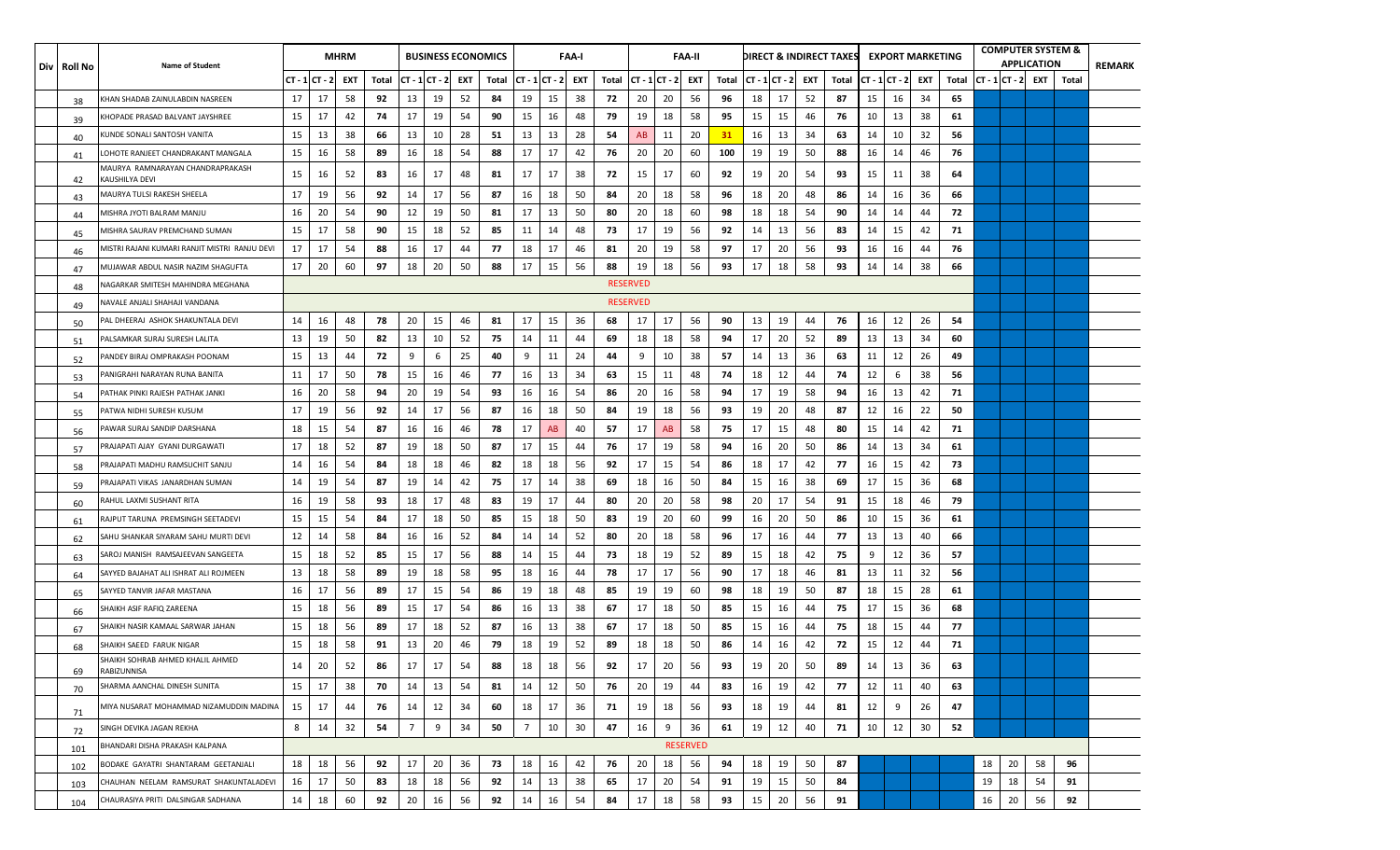| Div   Roll No | <b>Name of Student</b>                                            |                   |    | <b>MHRM</b> |                             |    |    |    | <b>BUSINESS ECONOMICS</b>   |    |    | <b>FAA-I</b> |    |                             |    | <b>FAA-II</b>   |     |                             |    |    | DIRECT & INDIRECT TAXES |    |    | <b>EXPORT MARKETING</b> |                         |    |    | <b>APPLICATION</b> | <b>COMPUTER SYSTEM &amp;</b> | <b>REMARK</b> |
|---------------|-------------------------------------------------------------------|-------------------|----|-------------|-----------------------------|----|----|----|-----------------------------|----|----|--------------|----|-----------------------------|----|-----------------|-----|-----------------------------|----|----|-------------------------|----|----|-------------------------|-------------------------|----|----|--------------------|------------------------------|---------------|
|               |                                                                   | $ CT - 1 CT - 2 $ |    | EXT         | Total $ CT - 1 CT - 2 $ EXT |    |    |    | Total $ CT - 1 CT - 2 $ EXT |    |    |              |    | Total $ CT - 1 CT - 2 $ EXT |    |                 |     | Total $ CT - 1 CT - 2 $ EXT |    |    | Total $ CT - 1 CT - 2 $ |    |    | EXT                     | Total $ CT - 1 CT - 2 $ |    |    | EXT                | Total                        |               |
| 105           | GADADE SAKSHI RANJEET DATTATRAY GADADE<br>RASIKA RANJEET GADADE   |                   |    |             |                             |    |    |    |                             |    |    |              |    |                             |    | <b>RESERVED</b> |     |                             |    |    |                         |    |    |                         |                         |    |    |                    |                              |               |
| 106           | GOWDA BHAGYALAXMI NARSIMHA VARLAXMI                               | 14                | 14 | 42          | 70                          | 14 | 12 | 34 | 60                          | 12 | 12 | 30           | 54 | 10                          | 11 | 32              | 53  | 14                          | 15 | 38 | 67                      |    |    |                         |                         | 18 | 18 | 44                 | 80                           |               |
| 107           | GUPTA ABHISHEK DINANATH ASHA                                      | 13                | 17 | 54          | 84                          | 15 | 16 | 52 | 83                          | 18 | 17 | 44           | 79 | 19                          | 20 | 60              | 99  | 19                          | 20 | 48 | 87                      |    |    |                         |                         | 19 | 18 | 50                 | 87                           |               |
| 108           | INDULKAR ISHA JAYSING JANVI                                       | 17                | 16 | 56          | 89                          | 11 | 10 | 44 | 65                          | 15 | 14 | 50           | 79 | 18                          | 20 | 58              | 96  | 16                          | 19 | 46 | 81                      |    |    |                         |                         | 17 | 18 | 48                 | 83                           |               |
| 109           | ADHAV SIDDHI TUKARAM JAYSHREE                                     | 16                | 14 | 38          | 68                          | 15 | 14 | 40 | 69                          | 13 | 11 | 24           | 48 | 16                          | 11 | -34             | 61  | 17                          | 14 | 44 | 75                      |    |    |                         |                         | 14 | 17 | 52                 | 83                           |               |
| 110           | ADHAV VAISHNAVI ANIL MADHURI                                      | 18                | 18 | 56          | 92                          | 17 | 17 | 54 | 88                          | 18 | 16 | 46           | 80 | 18                          | 19 | 54              | 91  | 19                          | 19 | 48 | 86                      |    |    |                         |                         | 20 | 18 | 58                 | 96                           |               |
| 111           | IAISWAR KARAN UMESH LEELAWATI                                     |                   |    |             |                             |    |    |    |                             |    |    |              |    |                             |    | <b>RESERVED</b> |     |                             |    |    |                         |    |    |                         |                         |    |    |                    |                              |               |
| 112           | KANOJIYA RAJAN JHINKOO RAM MURTEE DEVI                            |                   |    |             |                             |    |    |    |                             |    |    |              |    |                             |    | <b>RESERVED</b> |     |                             |    |    |                         |    |    |                         |                         |    |    |                    |                              |               |
| 113           | KHADYE GRANTHALI RAMESH SIDDHI                                    | 16                | 11 | 56          | 83                          | 18 | 18 | 52 | 88                          | 16 | 17 | 46           | 79 | 20                          | 20 | 60              | 100 | 18                          | 19 | 48 | 85                      |    |    |                         |                         | 17 | 19 | 56                 | 92                           |               |
| 114           | KUMAR PANKAJ SUBHASH KUMAR ANITA                                  | 15                | 17 | 56          | 88                          | 15 | 10 | 42 | 67                          | 14 | 15 | 40           | 69 | 19                          | 16 | 42              | -77 | 17                          | 19 | 44 | 80                      |    |    |                         |                         | 15 | 19 | 52                 | 86                           |               |
| 115           | KURHADE MAYURI JALINDAR SHANTARAM KURHADE<br>SUREKHA              | 12                | 13 | 38          | 63                          | 11 | 8  | 42 | 61                          | AB | 13 | 38           | 51 | 8                           | 17 | AB              | 25  | 13                          | 10 | 50 | 73                      |    |    |                         |                         | 11 | 13 | 44                 | 68                           |               |
| 116           | MAHADIK PRATHAMESH CHANDRAKANT SMITA                              |                   |    |             |                             |    |    |    |                             |    |    |              |    |                             |    | <b>RESERVED</b> |     |                             |    |    |                         |    |    |                         |                         |    |    |                    |                              |               |
| 117           | MAHATO RADHIKA PRAFUL KANJADHARI                                  | 15                | 17 | 50          | 82                          | 17 | 18 | 54 | 89                          | 15 | 10 | 38           | 63 | 17                          | 20 | 54              | 91  | 19                          | 17 | 50 | 86                      |    |    |                         |                         | 19 | 18 | 54                 | 91                           |               |
| 118           | VIISHRA TANU CHANDRAPRAKASH ANITA                                 | 17                | 19 | 54          | 90                          | 20 | 18 | 52 | 90                          | 18 | 18 | 52           | 88 | 20                          | 18 | 56              | 94  | 19                          | 19 | 48 | 86                      |    |    |                         |                         | 19 | 19 | 54                 | 92                           |               |
| 119           | PAL MANJU DEVI SABHAJIT HIRAVATI                                  | 15                | 16 | 50          | 81                          | 15 | 18 | 52 | 85                          | 16 | 12 | 24           | 52 | 17                          | 20 | 44              | 81  | 19                          | 17 | 50 | 86                      |    |    |                         |                         | 19 | 17 | 54                 | 90                           |               |
| 120           | PANDEY LAXMI NAGENDRA NEELAM                                      | 17                | 13 | 28          | 58                          | 15 | 9  | 34 | 58                          | 11 | 11 | 38           | 60 | 13                          | 16 | 42              | 71  | 14                          | 12 | 28 | 54                      |    |    |                         |                         | 18 | 16 | 48                 | 82                           |               |
| 121           | ATHAK DEEPA SHIV KUMAR RANI                                       | 17                | 16 | 46          | 79                          | 17 | 11 | 46 | 74                          | 16 | 16 | 58           | 90 | 18                          | 18 | 56              | 92  | 18                          | 19 | 48 | 85                      | 18 | 14 | 32                      | 64                      |    |    |                    |                              |               |
| 122           | PRAJAPATI MALA RAJESH URMILA                                      | 16                | 15 | 50          | 81                          | 13 | 16 | 52 | 81                          | 18 | 18 | 48           | 84 | 19                          | 20 | 56              | 95  | 18                          | 19 | 46 | 83                      |    |    |                         |                         | 17 | 18 | 48                 | 83                           |               |
| 123           | RASAM SHRAVANI PANDURANG PRIYA                                    | 15                | 14 | 58          | 87                          | 18 | 18 | 52 | 88                          | 16 | 17 | 40           | 73 | 20                          | 20 | 60              | 100 | 18                          | 19 | 50 | 87                      |    |    |                         |                         | 17 | 19 | 56                 | 92                           |               |
| 124           | SARODE RUTUJA SURAJ DEEPALI                                       |                   |    |             |                             |    |    |    |                             |    |    |              |    |                             |    | <b>RESERVED</b> |     |                             |    |    |                         |    |    |                         |                         |    |    |                    |                              |               |
| 125           | SAYYAD MUSKAN BABASAB FAREEDA                                     | 15                | 13 | 52          | 80                          | 19 | 18 | 50 | 87                          | 16 | 17 | 42           | 75 | 17                          | 18 | 56              | 91  | 16                          | 17 | 44 | 77                      |    |    |                         |                         | 15 | 18 | 54                 | 87                           |               |
| 126           | SAYYED ARSHEEN RAFIK ASIFA                                        | 16                | 20 | 54          | 90                          | 19 | 19 | 52 | 90                          | 16 | 15 | 52           | 83 | 20                          | 19 | 60              | 99  | 20                          | 19 | 48 | 87                      |    |    |                         |                         | 19 | 19 | 52                 | 90                           |               |
| 127           | SHAIKH FIZA SAMIM GULSHAN                                         | 19                | 17 | 54          | 90                          | 18 | 19 | 48 | 85                          | 17 | 17 | 56           | 90 | 17                          | 18 | 54              | 89  | 18                          | 16 | 44 | 78                      |    |    |                         |                         | 18 | 16 | 52                 | 86                           |               |
| 128           | SHARMA ARCHITA ANILKUMAR BINDU DEVI                               | 14                | 18 | 58          | 90                          | 18 | 19 | 50 | 87                          | 18 | 17 | 50           | 85 | 20                          | 18 | 60              | 98  | 18                          | 20 | 54 | 92                      |    |    |                         |                         | 19 | 20 | 54                 | 93                           |               |
| 129           | SHARMA ARJUN RAJKISHOR SHARMA SAROJ<br>RAJKISHOR SHARMA           | 17                | 18 | 58          | 93                          | 18 | 20 | 52 | 90                          | 18 | 16 | 58           | 92 | 20                          | 19 | 60              | 99  | 19                          | 20 | 54 | 93                      |    |    |                         |                         | 19 | 17 | 48                 | 84                           |               |
| 130           | SHETTY VIDYAVANSHIKUMARI YEKANANDA RENUKA                         | 16                | 16 | 54          | 86                          | 15 | 11 | 30 | 56                          | 18 | AB | 32           | 50 | 20                          | 17 | 56              | 93  | 17                          | 17 | 34 | 68                      |    |    |                         |                         | 15 | 18 | 58                 | 91                           |               |
| 131           | SHINDE SNEHA ANKUSHRAO SHARADA                                    | 15                | 17 | 44          | 76                          | 17 | 14 | 52 | 83                          | 16 | 18 | 44           | 78 | 16                          | 19 | 56              | 91  | 19                          | 20 | 52 | 91                      |    |    |                         |                         | 13 | 15 | 50                 | 78                           |               |
| 132           | SHINDE TEJAL CHANDRAKANT ARCHANA                                  | 13                | 10 | 40          | 63                          | 11 | 12 | 32 | 55                          | 12 | 8  | 22           | 42 | 9                           | 10 | 24              | 43  | 13                          | 12 | 34 | 59                      |    |    |                         |                         | 12 | 13 | 38                 | 63                           |               |
| 133           | SHUKLA TANU RAJESHKUMAR SUMITRADEVI                               | 16                | 18 | 58          | 92                          | 9  | 16 | 44 | 69                          | 18 | 18 | 42           | 78 | 20                          | 19 | 54              | 93  | 18                          | 18 | 48 | 84                      |    |    |                         |                         | 17 | 15 | 46                 | 78                           |               |
| 134           | SINGH DIKSHA GOVIND SHAKUNTALADEVI                                | 16                | 18 | 54          | 88                          | 10 | 18 | 46 | 74                          | 18 | 16 | 42           | 76 | 20                          | 19 | 58              | 97  | 18                          | 20 | 48 | 86                      |    |    |                         |                         | 16 | 15 | 46                 | 77                           |               |
| 135           | SINGH ROHIT SHYAMBAHADUR PUSHPA                                   | 13                | 17 | 38          | 68                          | 14 | 17 | 44 | 75                          | 17 | 16 | 26           | 59 | 19                          | 16 | 54              | 89  | 11                          | 12 | 44 | 67                      | 12 | 14 | 38                      | 64                      |    |    |                    |                              |               |
| 136           | SURVE SAHIL SUDHIR SANJANA                                        | 17                | 17 | 56          | 90                          | 18 | 20 | 52 | 90                          | 18 | 17 | 56           | 91 | 20                          | 19 | 60              | 99  | 19                          | 20 | 52 | 91                      |    |    |                         |                         | 19 | 18 | 58                 | 95                           |               |
| 137           | THAKUR PREETI CHYAMEE CHAND RADHA DEVI                            | 17                | 16 | 58          | 91                          | 20 | 20 | 54 | 94                          | 18 | 16 | 56           | 90 | 19                          | 19 | 60              | 98  | 18                          | 16 | 46 | 80                      |    |    |                         |                         | 19 | 18 | 54                 | 91                           |               |
| 138           | UPADHYAY SHUBHAM RADHESHYAM SADHNA                                |                   |    |             |                             |    |    |    |                             |    |    |              |    |                             |    | <b>RESERVED</b> |     |                             |    |    |                         |    |    |                         |                         |    |    |                    |                              |               |
| 139           | VAISHNAV PAYAL SURESH BHAGYWANTI                                  | 15                | 19 | 42          | 76                          | 18 | 20 | 54 | 92                          | 17 | 14 | 54           | 85 | 17                          | 20 | -54             | 91  | 18                          | 20 | 56 | 94                      |    |    |                         |                         | 17 | 20 | 50                 | 87                           |               |
| 140           | VISHWAKARMA SAURABH RAJENDRA REKHA                                | 14                | 19 | 56          | 89                          | 17 | 18 | 50 | 85                          | 16 | 18 | 54           | 88 | 18                          | 19 | 58              | 95  | 18                          | 19 | 48 | 85                      |    |    |                         |                         | 18 | 19 | 56                 | 93                           |               |
| 141           | VISHWAKARMA VIJAY HARINATH VISHWAKARMA<br>CHANDRAKALA VISHWAKARMA | 14                | 19 | 54          | 87                          | 17 | 18 | 52 | 87                          | 14 | 18 | 56           | 88 | 17                          | 19 | 56              | 92  | 17                          | 19 | 48 | 84                      |    |    |                         |                         | 19 | 19 | 56                 | 94                           |               |
| 142           | WAGH PRITI ASHOK SANGITA                                          | 17                | 15 | 56          | 88                          | 19 | 17 | 56 | 92                          | 18 | 17 | 56           | 91 | 20                          | 19 | 56              | 95  | 19                          | 19 | 56 | 94                      |    |    |                         |                         | 16 | 18 | 52                 | 86                           |               |
| 143           | YADAV TANUJA LALBAHADUR MADHU                                     | 15                | 15 | 40          | 70                          | 16 | 18 | 40 | 74                          | 14 | 15 | 56           | 85 | 18                          | 17 | 58              | 93  | 18                          | 13 | 48 | 79                      |    |    |                         |                         | 17 | 18 | 54                 | 89                           |               |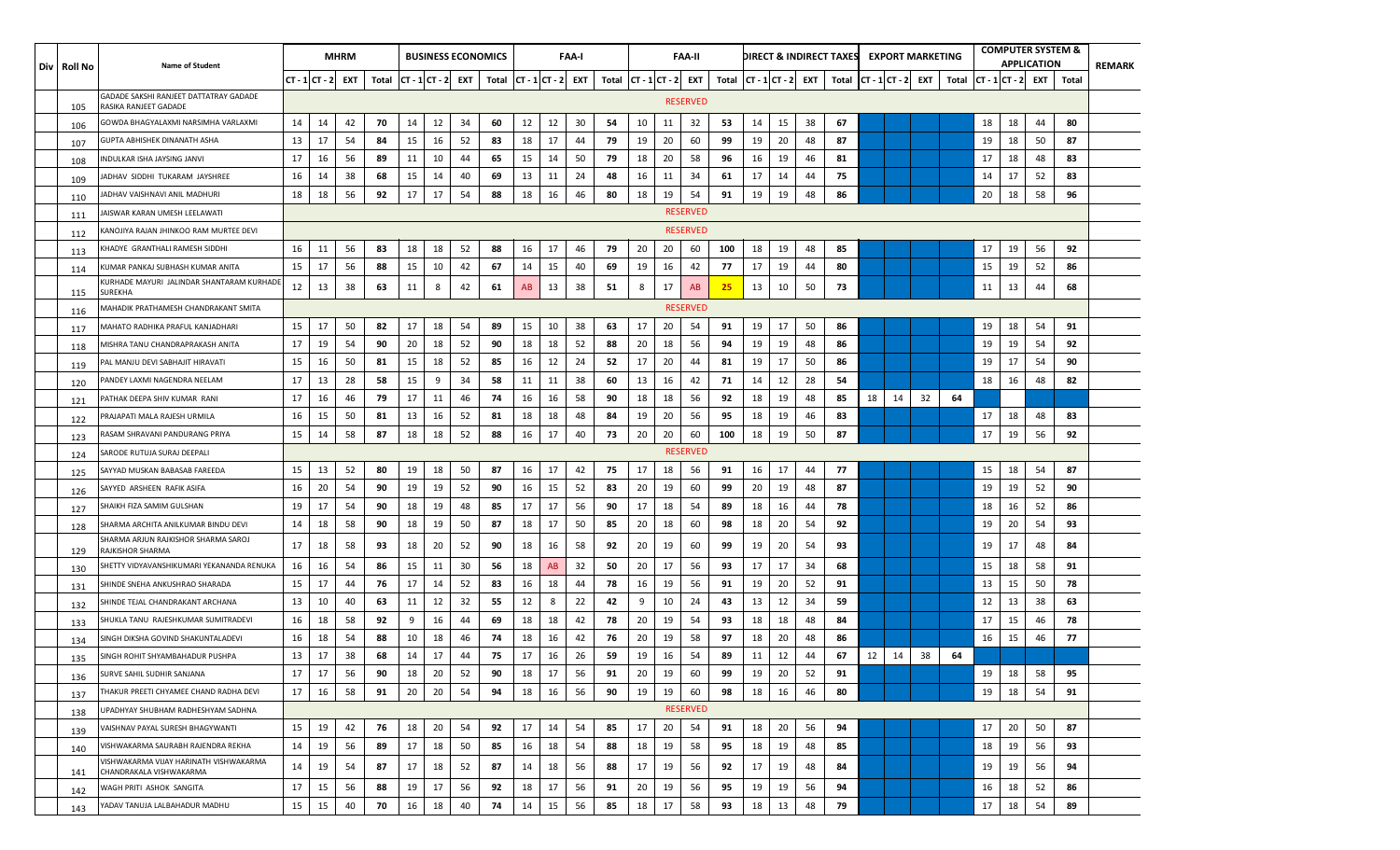| Div   Roll No | <b>Name of Student</b>                           |        |         | <b>MHRM</b> |       |                |                |     | <b>BUSINESS ECONOMICS</b> |    |                | FAA-I |                 |                 |                  | FAA-II          |       |    |                |     | DIRECT & INDIRECT TAXES |                |    | <b>EXPORT MARKETING</b> |       |    |                | <b>COMPUTER SYSTEM &amp;</b><br><b>APPLICATION</b> |       | <b>REMARK</b> |
|---------------|--------------------------------------------------|--------|---------|-------------|-------|----------------|----------------|-----|---------------------------|----|----------------|-------|-----------------|-----------------|------------------|-----------------|-------|----|----------------|-----|-------------------------|----------------|----|-------------------------|-------|----|----------------|----------------------------------------------------|-------|---------------|
|               |                                                  | CT - 1 | ICT - 2 | EXT         | Total | $CT - 1CT - 2$ |                | EXT | Total                     |    | $CT - 1CT - 2$ | EXT   | Total           |                 | $CT - 1 CT - 2 $ | EXT             | Total |    | $CT - 1CT - 2$ | EXT | Total                   | $CT - 1CT - 2$ |    | EXT                     | Total |    | $CT - 1CT - 2$ | EXT                                                | Total |               |
| 144           | ADAV UMA KUMARI RAMNARESH KESHWATI               | 17     | 19      | 54          | 90    | 20             | 18             | 52  | 90                        | 18 | 18             | 50    | 86              | 20              | 18               | 58              | 96    | 19 | 19             | 48  | 86                      |                |    |                         |       | 19 | 19             | 54                                                 | 92    |               |
| 147           | VIISHRA NEHA SANTOSHKUMAR REETA                  | 17     | 19      | 58          | 94    | 18             | 19             | 52  | 89                        | 19 | 16             | 54    | 89              | 20              | 16               | 60              | 96    | 20 | 20             | 54  | 94                      |                |    |                         |       | 18 | 20             | 52                                                 | 90    |               |
| 148           | ATHAK NILESH RAMESH PATHAK SUNITA                |        |         |             |       |                |                |     |                           |    |                |       |                 |                 |                  | <b>RESERVED</b> |       |    |                |     |                         |                |    |                         |       |    |                |                                                    |       |               |
| 149           | /ISHWAKARMA RAHUL RAMCHANDRA LEELA               | 14     | 18      | 54          | 86    | 18             | 19             | 52  | 89                        | 18 | 18             | 50    | 86              | 15              | 19               | 54              | 88    | 18 | 18             | 48  | 84                      |                |    |                         |       | 18 | 19             | 56                                                 | 93    |               |
| 150           | ADAV AJAY KUMAR DOODHNATH SHANTI'                | 13     | 14      | 52          | 79    | 16             | 15             | 46  | 77                        | 14 | 11             | 36    | 61              | 18              | 15               | 56              | 89    | 19 | 19             | 48  | 86                      |                |    |                         |       | 14 | 17             | 54                                                 | 85    |               |
| 151           | ADAV SADHANA RAMJI YADAV SAVITA YADAV            | 16     | 14      | 32          | 62    | 15             | 16             | 34  | 65                        | 13 | 14             | 18    | 45              | 13              | 17               | 48              | 78    | 13 | 12             | 34  | 59                      |                |    |                         |       | 17 | 16             | 48                                                 | 81    |               |
| 152           | KANVATE JYOTI PRALHAD RUKMINI                    | 14     | 15      | 50          | 79    | 13             | 17             | 20  | 50                        | 10 | 15             | 36    | 61              | 14              | 17               | 40              | 71    | 17 | 11             | 40  | 68                      |                |    |                         |       | 20 | 19             | 56                                                 | 95    |               |
| 153           | PRAJAPATI VIKAS SURESH SANGITA                   | 14     | 16      | 36          | 66    | 12             | 9              | 28  | 49                        | 15 | 14             | 40    | 69              | 12              | 16               | 24              | 52    | 14 | 13             | 44  | 71                      |                |    |                         |       | 16 | 16             | 54                                                 | 86    |               |
| 154           | KAUR GURPREET GURNAM SINGH KULDEEP KAUR          | 16     | 13      | 54          | 83    | 16             | 16             | 50  | 82                        | 18 | 18             | 50    | 86              | 18              | 19               | 56              | 93    | 18 | 19             | 52  | 89                      |                |    |                         |       | 18 | 18             | 50                                                 | 86    |               |
| 155           | NAMDAR GAUS MUSHTAQ RUBINA                       |        |         |             |       |                |                |     |                           |    |                |       |                 |                 |                  | <b>RESERVED</b> |       |    |                |     |                         |                |    |                         |       |    |                |                                                    |       |               |
| 156           | ARAB BHAVIKA ANIL ANJALI                         | 14     | 14      | 60          | 88    | 15             | 13             | 44  | 72                        | 17 | 18             | 56    | 91              | 20              | 19               | 52              | 91    | 15 | 20             | 56  | 91                      |                |    |                         |       | 12 | 18             | 56                                                 | 86    |               |
| 157           | SONI URMILA RAMESH CHANCHAL                      | 10     | 11      | 54          | - 75  | $\overline{7}$ | 12             | 26  | 45                        | 9  | 14             | 44    | 67              | 18              | 15               | 52              | 85    | 16 | 15             | 40  | 71                      |                |    |                         |       | 12 | 10             | 24                                                 | 46    |               |
| 158           | THAKUR AKANSHA SURESHSINGH SUNITA                | 14     | 15      | 52          | 81    | 14             | 20             | 52  | 86                        | 13 | 17             | 54    | 84              | 20              | 19               | 58              | 97    | 18 | 20             | 34  | 72                      |                |    |                         |       | 18 | 18             | 60                                                 | 96    |               |
| 159           | /ISHWAKARMA AASTHA ANURUDH ANUPAMA               | 17     | 13      | 56          | 86    | 15             | 17             | 50  | 82                        | 17 | 16             | 42    | 75              | 20              | 19               | 60              | 99    | 18 | 14             | 56  | 88                      |                |    |                         |       | 15 | 18             | 50                                                 | 83    |               |
| 160           | ZAID KHAN JAHEER SHAHEENA                        |        |         |             |       |                |                |     |                           |    |                |       |                 |                 |                  | <b>RESERVED</b> |       |    |                |     |                         |                |    |                         |       |    |                |                                                    |       |               |
| 161           | /ISHWAKARMA NEHA RAVINDRA ANITA                  | 16     | 20      | 52          | 88    | 15             | 13             | 48  | 76                        | 18 | 16             | 52    | 86              | 18              | 16               | 56              | 90    | 16 | 13             | 46  | 75                      |                |    |                         |       | 15 | 15             | 52                                                 | 82    |               |
| 162           | SIDDIQUI NIKHAT JAHAN MERAJ AHMED FIROZ<br>IAHAN | 15     | 17      | 52          | 84    | 18             | 20             | 38  | 76                        | 15 | 12             | 34    | 61              | 18              | 18               | 48              | 84    | 19 | 15             | 48  | 82                      |                |    |                         |       | 19 | 18             | 46                                                 | 83    |               |
| 163           | SINGH KHUSHI JITENDAR RINKU                      |        |         |             |       |                |                |     |                           |    |                |       |                 |                 |                  | <b>RESERVED</b> |       |    |                |     |                         |                |    |                         |       |    |                |                                                    |       |               |
| 164           | AL SHRADDHA SITARAM SANGEETA                     | 16     | 13      | 56          | 85    | 17             | 14             | 54  | 85                        | 17 | 16             | 56    | 89              | 19              | 16               | 56              | 91    | 17 | 13             | 40  | 70                      |                |    |                         |       | 18 | 11             | 52                                                 | 81    |               |
| 201           | PARSAD RAWANI ASHWINI VINOD SUVARNA              | 13     | 19      | 58          | 90    | 17             | 16             | 40  | 73                        | 18 | 16             | 52    | 86              | 20              | 19               | 58              | 97    | 17 | 20             | 44  | 81                      | 16             | 12 | 36                      | 64    |    |                |                                                    |       |               |
| 202           | ANSARI MANTASHA ABRAR AHMED SHABNAM              | 17     | 18      | 54          | 89    | 14             | 19             | 54  | 87                        | 18 | 14             | 38    | 70              | 20              | 18               | 60              | 98    | 18 | 19             | 46  | 83                      | 17             | 17 | 38                      | 72    |    |                |                                                    |       |               |
| 203           | ANSARI MOHAMMED SAQUIB KHALID SHAHEEN            | 17     | 17      | 50          | 84    | 17             | 12             | 56  | 85                        | 14 | 16             | 48    | 78              | 17              | 14               | 54              | 85    | 16 | 16             | 44  | 76                      | 12             | 12 | 42                      | 66    |    |                |                                                    |       |               |
| 204           | BAGBAN RAHEMIN SIDDIQUE SHABNAM                  | 14     | 13      | 40          | 67    | 14             | 7              | 40  | 61                        | 8  | 15             | 28    | 51              | 16              | 13               | 48              | 77    | 11 | 18             | 42  | 71                      | 7              | 12 | 36                      | 55    |    |                |                                                    |       |               |
| 205           | BARA GAYATRI DANDAPANI PUSHPANJALI               | 17     | 16      | 58          | 91    | 16             | 19             | 52  | 87                        | 18 | 17             | 54    | 89              | 20              | 20               | 60              | 100   | 19 | 20             | 56  | 95                      | 15             | 15 | 26                      | 56    |    |                |                                                    |       |               |
| 206           | BHANUSHALI NEEL DWARKADAS KAVITA                 | 17     | 19      | 60          | 96    | 15             | 19             | 48  | 82                        | 19 | 17             | 50    | 86              | 16              | 16               | 56              | 88    | 19 | 17             | 46  | 82                      | 14             | 13 | 44                      | 71    |    |                |                                                    |       |               |
| 207           | BHOJAVIYA VIPUL VASANT JASU                      | 16     | 17      | 58          | 91    | 19             | 18             | 54  | 91                        | 17 | 16             | 40    | 73              | 20              | 19               | 60              | 99    | 18 | 20             | 52  | 90                      | 17             | 15 | 38                      | 70    |    |                |                                                    |       |               |
| 208           | BUTIYA KIRAN PRAVIN CHANDA                       |        |         |             |       |                |                |     |                           |    |                |       |                 | <b>RESERVED</b> |                  |                 |       |    |                |     |                         |                |    |                         |       |    |                |                                                    |       |               |
| 209           | CHAUDHARI SAKSHI ANKUSH NIRMALA                  | 17     | 18      | 56          | 91    | 18             | 18             | 56  | 92                        | 18 | 17             | 54    | 89              | 18              | 20               | 58              | 96    | 20 | 19             | 52  | 91                      | 13             | 15 | 34                      | 62    |    |                |                                                    |       |               |
| 210           | CHAUDHRY AASIYA INAMULLAH ZUBEDA KHATOON         | 17     | 17      | 56          | 90    | 17             | 19             | 50  | 86                        | AB | 17             | 36    | 53              | 19              | 18               | 60              | 97    | 17 | 19             | 52  | 88                      | 15             | 15 | 40                      | 70    |    |                |                                                    |       |               |
| 211           | CHAUHAN KARISHMA TRIBHUVAN RITADEVI              | 17     | 20      | 60          | 97    | 17             | 18             | 46  | 81                        | 18 | 16             | 58    | 92              | 20              | 20               | 58              | 98    | 20 | 19             | 50  | 89                      | 16             | 14 | 40                      | 70    |    |                |                                                    |       |               |
| 212           | CHAURASIYA GAUTAM SUNIL KUSUM                    | 16     | 20      | 60          | 96    | 20             | 19             | 54  | 93                        | 16 | 16             | 54    | 86              | 20              | 18               | 60              | 98    | 19 | 17             | 56  | 92                      | 17             | 15 | 36                      | 68    |    |                |                                                    |       |               |
| 213           | CHAVAN SHRADDHA RAJKUMAR SUSHAMA                 | 17     | 19      | 60          | 96    | 16             | 18             | 56  | 90                        | 19 | 17             | 58    | 94              | 20              | 20               | 60              | 100   | 20 | 20             | 56  | 96                      | 16             | 11 | 46                      | 73    |    |                |                                                    |       |               |
| 214           | CHURMURE DURVESH JITENDRA SANGITA                | 12     | 12      | 40          | 64    | 13             | 14             | 32  | 59                        | 9  | 5              | 28    | 42              | 17              | 12               | 36              | 65    | 11 | $\overline{7}$ | 34  | 52                      | $\overline{7}$ | 13 | 32                      | 52    |    |                |                                                    |       |               |
| 215           | DESHMUKH TUSHAR RAVINDRA JYOTI                   | 14     | 17      | 44          | 75    | 14             | 14             | 52  | 80                        | 13 | 14             | 48    | 75              | 15              | 18               | 50              | 83    | 18 | 15             | 48  | 81                      | 15             | 10 | 40                      | 65    |    |                |                                                    |       |               |
| 216           | DUBEY AKASH DINESH LALITA                        | 14     | 16      | 38          | 68    | 14             | 13             | 36  | 63                        | 10 | 12             | 26    | 48              | 18              | 11               | 46              | 75    | 14 | 20             | 38  | 72                      | 12             | 8  | 34                      | 54    |    |                |                                                    |       |               |
| 217           | DUBEY POOJA SACHINDRANATH REETA                  | AB     | 9       | 32          | 41    | 14             | $\overline{7}$ | 32  | 53                        | 6  | 8              | 18    | 32 <sub>2</sub> | 4               | 10               | 34              | 48    | 9  | 14             | 30  | 53                      | 10             | 7  | 32                      | 49    |    |                |                                                    |       |               |
| 218           | GAGAT RAHUL VEERSINGH KAUSALYA                   | 14     | 15      | 38          | 67    | 16             | 14             | 40  | 70                        | 11 | 10             | 26    | 47              | 18              | 12               | 56              | 86    | 14 | 20             | 40  | 74                      | 12             | 8  | 34                      | 54    |    |                |                                                    |       |               |
| 219           | GAUNDGAVE LAHOO VAIJEENATH SHARDA                | 16     | 17      | 58          | 91    | 18             | 20             | 56  | 94                        | 15 | 15             | 54    | 84              | 17              | 20               | 60              | 97    | 20 | 20             | 58  | 98                      | 14             | 17 | 50                      | 81    |    |                |                                                    |       |               |
| 220           | GHORPADE SANKET SANJAY MAYA                      | 17     | 20      | 56          | 93    | 19             | 17             | 54  | 90                        | 18 | 18             | 60    | 96              | 18              | 18               | 60              | 96    | 17 | 20             | 58  | 95                      | 19             | 14 | 44                      | 77    |    |                |                                                    |       |               |
| 221           | GOSWAMI HARDIK PRAKASHNATH SHANTI                | 16     | 17      | 54          | 87    | 17             | 18             | 52  | 87                        | 16 | 18             | 36    | 70              | 20              | 18               | 56              | 94    | 16 | 19             | 42  | 77                      | 16             | 10 | 32                      | 58    |    |                |                                                    |       |               |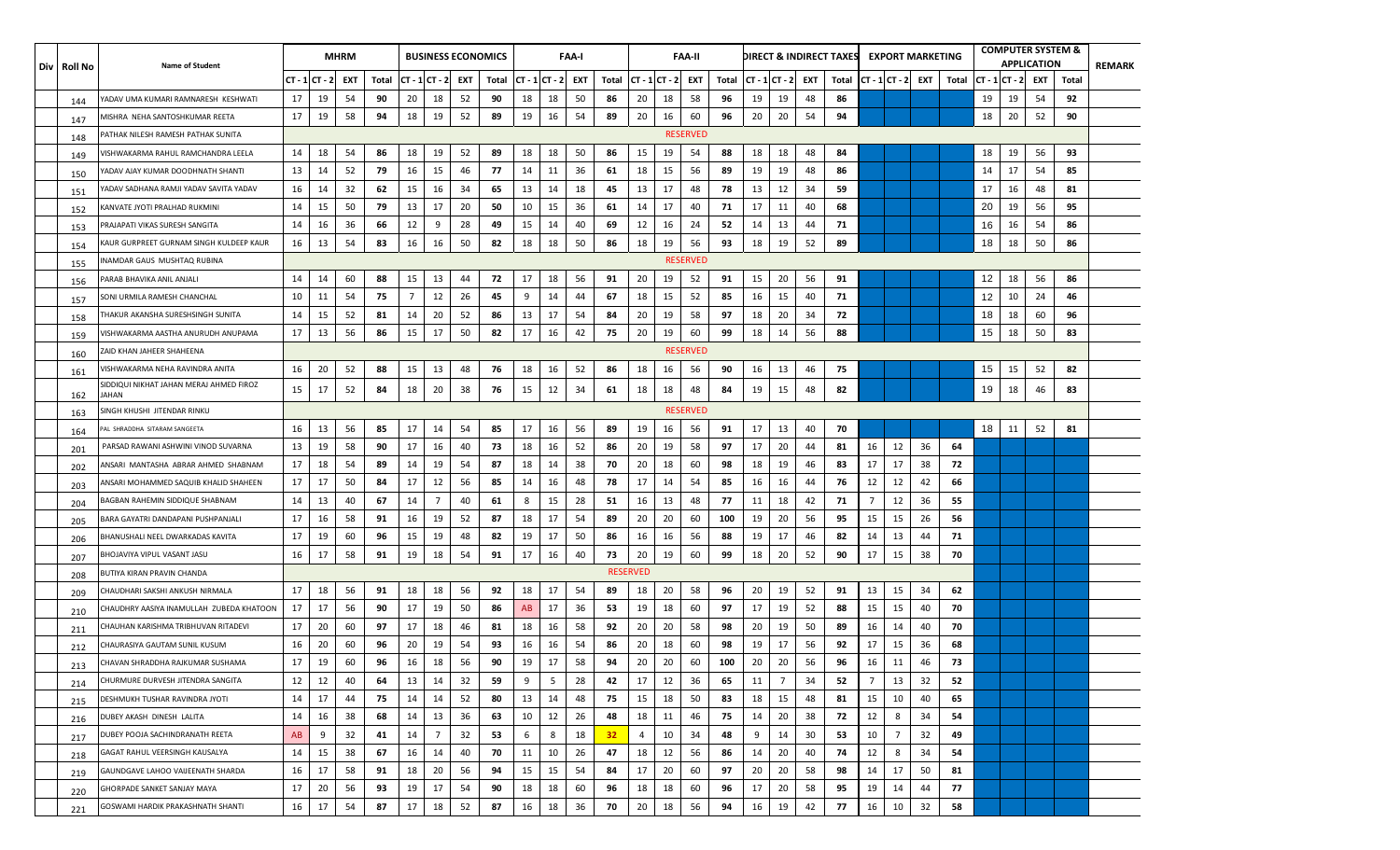| Div   Roll No | <b>Name of Student</b>                                |                |    | <b>MHRM</b> |       |                |    | <b>BUSINESS ECONOMICS</b> |                 |                  |    | FAA-I |       |                 |                | <b>FAA-II</b> |       |    |                        |    | DIRECT & INDIRECT TAXES EXPORT MARKETING |    |               |     |       |                       | <b>COMPUTER SYSTEM &amp;</b><br><b>APPLICATION</b> |       | REMARK |
|---------------|-------------------------------------------------------|----------------|----|-------------|-------|----------------|----|---------------------------|-----------------|------------------|----|-------|-------|-----------------|----------------|---------------|-------|----|------------------------|----|------------------------------------------|----|---------------|-----|-------|-----------------------|----------------------------------------------------|-------|--------|
|               |                                                       | $CT - 1CT - 2$ |    | EXT         | Total | $CT - 1CT - 2$ |    | EXT                       | Total           | $CT - 1 CT - 2 $ |    | EXT   | Total |                 | $CT - 1CT - 2$ | EXT           | Total |    | $CT - 1   CT - 2 $ EXT |    | Total                                    |    | CT - 1 CT - 2 | EXT | Total | $ CT - 1 CT - 2 $ EXT |                                                    | Total |        |
| 222           | GUPTA AAKANKSHA SURYABHAN VINITA                      | 17             | 17 | 58          | 92    | 15             | 18 | 50                        | 83              | 19               | 18 | 50    | 87    | 20              | 19             | 56            | 95    | 18 | 15                     | 44 | 77                                       | 18 | 16            | -34 | 68    |                       |                                                    |       |        |
| 223           | GUPTA CHHAYA SHREERAM RAJKUMARI                       | 12             | 16 | 54          | 82    | 17             | 18 | 46                        | 81              | 18               | 16 | 30    | 64    | 20              | 19             | 56            | 95    | 17 | 20                     | 44 | 81                                       | 16 | 12            | 40  | 68    |                       |                                                    |       |        |
| 224           | GUPTA NEELAM PREMCHAND SEEMADEVI                      | 16             | 17 | 56          | 89    | 17             | 9  | 54                        | 80              | 17               | 14 | 40    | 71    | 19              | 11             | 58            | 88    | 19 | 16                     | 48 | 83                                       | 15 | 11            | 42  | 68    |                       |                                                    |       |        |
| 225           | GUPTA SEJAL SAHDEV RAMDEV GUPTA SUMAN<br>SAHDEV GUPTA | 16             | 17 | 50          | 83    | 17             | 17 | 50                        | 84              | 18               | 18 | 48    | 84    | 20              | 17             | 60            | 97    | 19 | 18                     | 48 | 85                                       | 17 | 15            | 42  | 74    |                       |                                                    |       |        |
| 226           | GUPTA SWATI JANGILAL SHYAMKALI                        | 15             | 15 | 60          | 90    | 20             | 18 | 50                        | 88              | 18               | 16 | 54    | 88    | 19              | 19             | 44            | 82    | 20 | 18                     | 42 | 80                                       | 18 | 13            | 42  | 73    |                       |                                                    |       |        |
| 227           | GUPTA VIVEK KUMAR SABHAJIT PUSHPA                     | 16             | 19 | 58          | 93    | 15             | 17 | 44                        | 76              | 17               | 16 | 36    | 69    | 17              | 18             | 60            | 95    | 17 | 16                     | 46 | 79                                       | 15 | 14            | -32 | 61    |                       |                                                    |       |        |
| 228           | IOJAGE SAHIL MARUTI VANDANA                           | 17             | 18 | 58          | 93    | 18             | 17 | 54                        | 89              | 19               | 17 | 52    | 88    | 20              | 19             | 60            | 99    | 20 | 20                     | 58 | 98                                       | 19 | 18            | 58  | 95    |                       |                                                    |       |        |
| 229           | AISWAL KAJAL DINESH JAISWAL RENU                      | 16             | 14 | 58          | 88    | 18             | 18 | 40                        | 76              | 13               | 14 | 30    | 57    | 15              | 11             | 30            | 56    | 14 | 15                     | 40 | 69                                       | 12 | 13            | 32  | 57    |                       |                                                    |       |        |
| 230           | AISWAL SHRAVAN OMPRAKASH KAMAL                        | AB             | 16 | 52          | 68    | AB             | 17 | 54                        | 71              | AB               | 17 | 58    | 75    | AB              | 19             | 58            | 77    | AB | 18                     | 46 | 64                                       | AB | 16            | 36  | 52    |                       |                                                    |       |        |
| 231           | AYASWAL RAKESH SHREEPRAKASH ANITA                     | 13             | 16 | 56          | 85    | 16             | 16 | 48                        | 80              | 17               | 14 | 42    | 73    | 12              | 15             | 48            | 75    | 16 | 17                     | 52 | 85                                       | 17 | 12            | 32  | 61    |                       |                                                    |       |        |
| 232           | KALAMBE HARSHADA SUNIL RANJANA                        | 14             | 19 | 40          | 73    | 19             | 20 | 52                        | 91              | 18               | 16 | 52    | 86    | 20              | 18             | 58            | 96    | 20 | 20                     | 54 | 94                                       | 17 | 16            | 42  | 75    |                       |                                                    |       |        |
| 233           | KEWAT PRIYANKA KESHAV PRASAD SUMITRA                  | 14             | 20 | 60          | 94    | 20             | 19 | 54                        | 93              | 16               | 16 | 56    | 88    | 19              | 18             | 60            | 97    | 20 | 19                     | 56 | 95                                       | 17 | 14            | 28  | 59    |                       |                                                    |       |        |
| 234           | (HAN DILKASH FATIMA AZHAR JAMAL AMIRUNNISA            | 17             | 18 | 54          | 89    | 12             | 16 | 46                        | 74              | 18               | 17 | 36    | 71    | 17              | 19             | 60            | 96    | 18 | 20                     | 46 | 84                                       | 15 | 15            | 36  | 66    |                       |                                                    |       |        |
| 235           | KHAN KHUSHBOO SAJJAN MEHRUNNISHA                      | 17             | 18 | 56          | 91    | 16             | 17 | 48                        | 81              | 17               | 12 | 58    | 87    | 18              | 16             | 56            | 90    | 18 | 17                     | 54 | 89                                       | 13 | AB            | 27  | 40    |                       |                                                    |       |        |
| 236           | KHAN NAIMA MOHAMMED ILIYAS HAJRA                      | 18             | 16 | 56          | 90    | 12             | 18 | $\mathbf 0$               | 30 <sub>2</sub> | 16               | 17 | 44    | 77    | 20              | 19             | 60            | 99    | 18 | 20                     | 50 | 88                                       | 14 | 14            | 24  | 52    |                       |                                                    |       |        |
| 237           | KHAN SANIYA SALIM FARZANA                             | 14             | 17 | 54          | 85    | 17             | 18 | 52                        | 87              | 15               | 11 | 38    | 64    | 18              | 19             | 52            | 89    | 16 | 16                     | 44 | 76                                       | 17 | 16            | -38 | 71    |                       |                                                    |       |        |
| 238           | KHAN UMME RUMAN MOOSA ANJUM                           | 18             | 15 | 60          | 93    | 17             | 17 | 48                        | 82              | 16               | 16 | 52    | 84    | 19              | 18             | 60            | 97    | 17 | 17                     | 46 | 80                                       | 15 | 14            | 40  | 69    |                       |                                                    |       |        |
| 239           | KORI YOGESH GOMATI PRASAD KORI FULMATA KORI           | 17             | 20 | 56          | 93    | 17             | 18 | 52                        | 87              | 19               | 18 | 56    | 93    | 20              | 18             | 58            | 96    | 19 | 18                     | 50 | 87                                       | 18 | 14            | 30  | 62    |                       |                                                    |       |        |
| 240           | KUSHWAHA RIYA RAMSAMUJH KUSHWAHA ANITA<br>KUSHWAHA    | 12             | 16 | 44          | 72    | 14             | 16 | 32                        | 62              | 18               | 11 | 36    | 65    | 15              | 17             | 50            | 82    | 16 | 17                     | 44 | 77                                       | 10 | 12            | -38 | 60    |                       |                                                    |       |        |
| 241           | MAHARANA SHWETA RAVINDRA GEETADEVI                    | 15             | 19 | 58          | 92    | 18             | 17 | 48                        | 83              | 19               | 17 | 46    | 82    | 20              | 20             | 58            | 98    | 20 | 17                     | 54 | 91                                       | 15 | 18            | 48  | 81    |                       |                                                    |       |        |
| 242           | MAURYA NEELAM RAMNATH SUNITA                          | 18             | 18 | 56          | 92    | 16             | 17 | 48                        | 81              | 17               | 13 | 52    | 82    | 18              | 16             | 58            | 92    | 19 | 18                     | 56 | 93                                       | 14 | 15            | 28  | 57    |                       |                                                    |       |        |
| 243           | MAVKAR OMKAR BHIKAJI MANISHA                          | 17             | 16 | 52          | 85    | 16             | 18 | 52                        | 86              | 18               | 15 | 50    | 83    | 18              | 17             | 60            | 95    | 19 | 17                     | 50 | 86                                       | 15 | 14            | 42  | 71    |                       |                                                    |       |        |
| 244           | VIISHRA KAJAL MAHESH PRASAD GEETA                     | 17             | 20 | 54          | 91    | 17             | 20 | 56                        | 93              | 18               | 16 | 60    | 94    | 18              | 19             | 58            | 95    | 18 | 18                     | 44 | 80                                       | 18 | 18            | 28  | 64    |                       |                                                    |       |        |
| 245           | MISHRA SIMRAN ARVIND ANITA                            | 15             | 19 | 58          | 92    | 18             | 16 | 48                        | 82              | 19               | 17 | 42    | 78    | 20              | 20             | 58            | 98    | 20 | 17                     | 54 | 91                                       | 15 | 18            | 46  | 79    |                       |                                                    |       |        |
| 246           | MOHITE AKANKSHA ARUN ANJALI                           | 14             | 18 | 40          | 72    | 17             | 14 | 52                        | 83              | 15               | 18 | 40    | 73    | 14              | 19             | 58            | 91    | 15 | 20                     | 52 | 87                                       | 14 | 15            | 40  | 69    |                       |                                                    |       |        |
| 247           | MUSKAN KHAN SHARIFUDDIN SABIKUNNISA                   | 18             | 16 | 58          | 92    | 17             | 18 | 52                        | 87              | 16               | 17 | 42    | 75    | 20              | 19             | 60            | 99    | 19 | 20                     | 50 | 89                                       | 13 | 15            | 26  | 54    |                       |                                                    |       |        |
| 248           | NAHAK RASMITA ASHOK PUSHPANJALI                       | 16             | 12 | 46          | 74    | 17             | 12 | 56                        | 85              | 17               | 16 | 42    | 75    | 11              | 18             | 50            | 79    | 18 | 10                     | 38 | 66                                       | 6  | 9             | 32  | 47    |                       |                                                    |       |        |
| 249           | OJHA PRIYA SUBHASH BITOLA                             | 17             | 20 | 60          | 97    | 20             | 20 | 56                        | 96              | 18               | 16 | 48    | 82    | 20              | 18             | 60            | 98    | 20 | 19                     | 54 | 93                                       | 15 | 15            | 28  | 58    |                       |                                                    |       |        |
| 250           | PAL MONI KEDAR SUNITA                                 | 15             | 20 | 54          | 89    | 20             | 18 | 54                        | 92              | 16               | 16 | 54    | 86    | 19              | 18             | 56            | 93    | 14 | 18                     | 56 | 88                                       | 16 | 12            | 38  | 66    |                       |                                                    |       |        |
| 251           | PANDEY AMIT ASHUTOSH URMILA                           | 18             | 19 | 56          | 93    | AB             | 20 | 56                        | 76              | 19               | 14 | 58    | 91    | 18              | 19             | 56            | 93    | 18 | 19                     | 50 | 87                                       | 19 | 16            | 40  | 75    |                       |                                                    |       |        |
| 252           | PANDEY NEHA GYANENDRA SARITA                          | 16             | 20 | 58          | 94    | 17             | 19 | 48                        | 84              | 19               | 16 | 54    | 89    | 19              | 18             | 60            | 97    | 18 | 18                     | 54 | 90                                       | 12 | 14            | 36  | 62    |                       |                                                    |       |        |
| 253           | PARKHE DIVYESH VIKRAM MANISHA                         | 15             | 15 | 48          | 78    | 18             | 16 | 52                        | 86              | 17               | 12 | 48    | 77    | 16              | 18             | 58            | 92    | 18 | 18                     | 54 | 90                                       | 13 | 13            | 50  | 76    |                       |                                                    |       |        |
| 254           | PATHAK SHIVAM HARIRAM GEETA                           | 16             | 18 | 58          | 92    | 13             | 10 | 42                        | 65              | 13               | 13 | 40    | 66    | 8               | 17             | 42            | 67    | 18 | 14                     | 48 | 80                                       | 16 | 14            | 42  | 72    |                       |                                                    |       |        |
| 255           | PATWA SUNIL HEMANT MAYA                               | 17             | 16 | 56          | 89    | 17             | 15 | 54                        | 86              | 18               | 18 | 48    | 84    | 20              | 19             | 60            | 99    | 17 | 19                     | 50 | 86                                       | 15 | 15            | 30  | 60    |                       |                                                    |       |        |
| 256           | PICHURLE MANALI UTTAM URMILA                          | 16             | 19 | 50          | 85    | AB             | 13 | 40                        | 53              | 15               | 14 | 30    | 59    | 16              | 17             | 56            | 89    | 11 | 16                     | 30 | 57                                       | 17 | 17            | 36  | 70    |                       |                                                    |       |        |
| 257           | PRAJAPATI AKASH RAMSURESH SANTRA DEVI                 | 16             | 16 | 54          | 86    | 16             | 17 | 52                        | 85              | 17               | 17 | 42    | 76    | 16              | 18             | 56            | 90    | 20 | 20                     | 54 | 94                                       | 16 | 13            | 48  | 77    |                       |                                                    |       |        |
| 258           | PRAJAPATI SHEETAL KIRAN KUMAR SANGITA                 | 17             | 19 | 58          | 94    | 18             | 18 | 56                        | 92              | 19               | 18 | 56    | 93    | 20              | 20             | 56            | 96    | 20 | 20                     | 58 | 98                                       | 20 | 19            | 56  | 95    |                       |                                                    |       |        |
| 259           | QURESHI GULAM HUSSAIN HAFIZULLA<br>HASEEBUNNISA       |                |    |             |       |                |    |                           |                 |                  |    |       |       | <b>RESERVED</b> |                |               |       |    |                        |    |                                          |    |               |     |       |                       |                                                    |       |        |
| 260           | RAJBHAR JYOTI SANJAY SUNITA                           | 18             | 16 | 58          | 92    | 16             | 17 | 54                        | 87              | 19               | 18 | 40    | 77    | 20              | 19             | 60            | 99    | 19 | 20                     | 48 | 87                                       | 14 | 14            | 30  | 58    |                       |                                                    |       |        |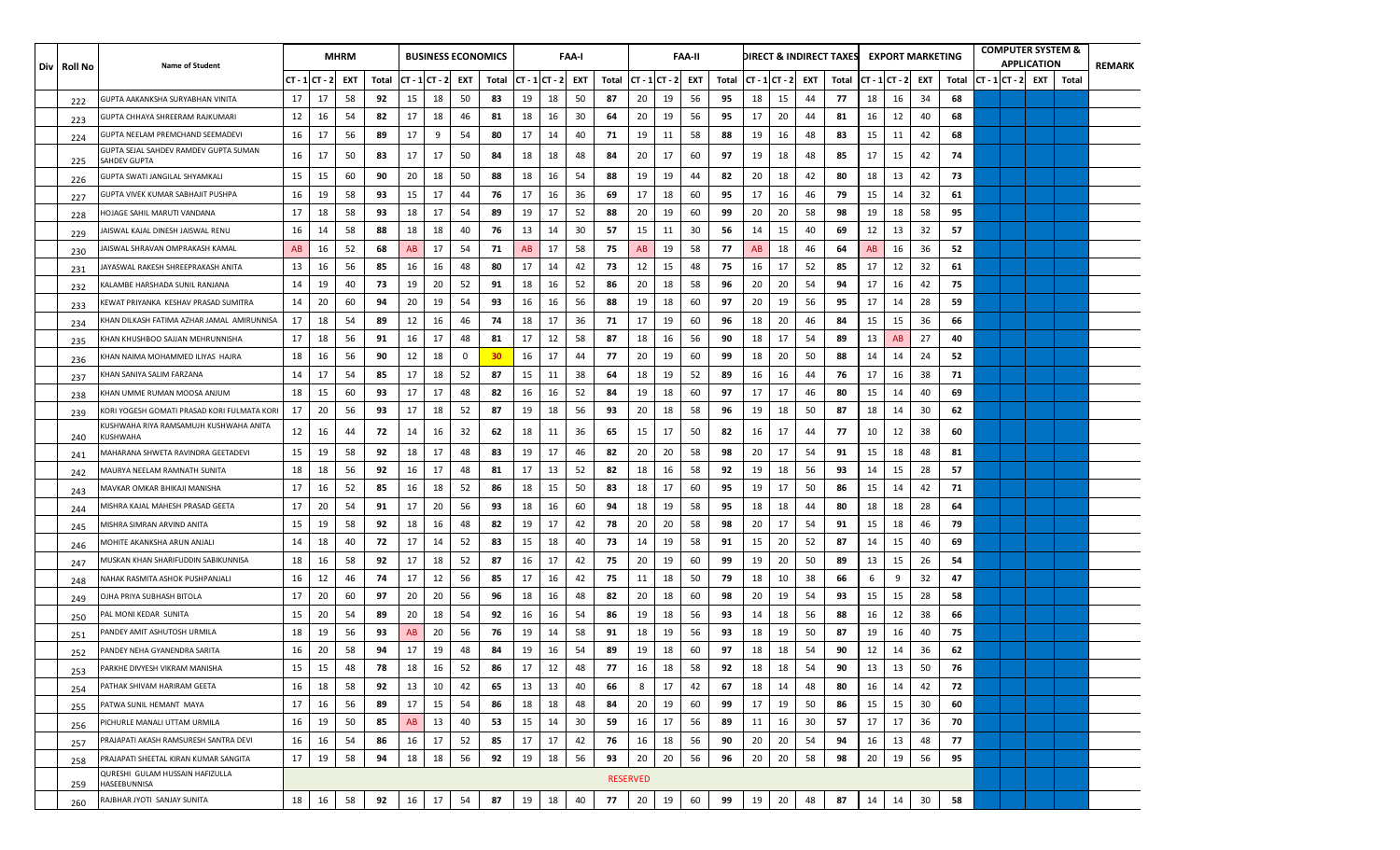| Div   Roll No | <b>Name of Student</b>                                    |        |         | <b>MHRM</b> |       |                   |                |     | <b>BUSINESS ECONOMICS</b> |                   |    | FAA-I |       |                 |                | <b>FAA-II</b> |       |                |    |     | DIRECT & INDIRECT TAXES |    | <b>EXPORT MARKETING</b> |     |       |  | <b>COMPUTER SYSTEM &amp;</b><br><b>APPLICATION</b> |       | <b>REMARK</b> |
|---------------|-----------------------------------------------------------|--------|---------|-------------|-------|-------------------|----------------|-----|---------------------------|-------------------|----|-------|-------|-----------------|----------------|---------------|-------|----------------|----|-----|-------------------------|----|-------------------------|-----|-------|--|----------------------------------------------------|-------|---------------|
|               |                                                           | CT - 1 | ICT - 2 | EXT         | Total | $ CT - 1 CT - 2 $ |                | EXT | Total                     | $ CT - 1 CT - 2 $ |    | EXT   | Total |                 | $CT - 1CT - 2$ | EXT           | Total | $CT - 1CT - 2$ |    | EXT | Total                   |    | $CT - 1 CT - 2 $        | EXT | Total |  | $CT - 1 CT - 2 $ EXT                               | Total |               |
| 261           | RANA PRAKASH THANARAM KAMALA                              | 14     | 17      | 54          | 85    | 15                | 18             | 56  | 89                        | 17                | 18 | 48    | 83    | 18              | 18             | 60            | 96    | 17             | 18 | 50  | 85                      | 11 | 15                      | 36  | 62    |  |                                                    |       |               |
| 262           | SAHU SNEHA NILANCHAL SANDHYA                              | 13     | 19      | 56          | 88    | 16                | 16             | 52  | 84                        | 18                | 15 | 56    | 89    | 17              | 18             | 58            | 93    | 18             | 19 | 32  | 69                      | 16 | 14                      | 26  | 56    |  |                                                    |       |               |
| 263           | SAROJ NIKITA TRIBHUVAN SANGEETA                           | 17     | 16      | 56          | 89    | 17                | 15             | 54  | 86                        | 19                | 15 | 58    | 92    | 17              | 17             | 58            | 92    | 19             | 16 | 50  | 85                      | 15 | 17                      | 32  | 64    |  |                                                    |       |               |
| 264           | SAYYED MAHBOOB IQBAL SAEEDA BANO                          | 17     | 17      | 56          | 90    | 15                | 18             | 54  | 87                        | 18                | 18 | 56    | 92    | 19              | 18             | 58            | 95    | 18             | 20 | 50  | 88                      | 16 | 14                      | 40  | 70    |  |                                                    |       |               |
| 265           | SHAIKH AAMIR AKRAM SHAIKH NAYYAR SULTANA                  | 15     | 17      | 48          | 80    | 17                | 17             | 34  | 68                        | 12                | 14 | 38    | 64    | 11              | 16             | 50            | 77    | 17             | 15 | 48  | 80                      | 12 | 10                      | 32  | 54    |  |                                                    |       |               |
| 266           | SHAIKH MOHD HASHIM MOHD NAZIR LATIFA                      | 16     | 18      | 56          | 90    | 16                | 18             | 54  | 88                        | 16                | 12 | 40    | 68    | 18              | 19             | 52            | 89    | 16             | 16 | 44  | 76                      | 17 | 16                      | 38  | 71    |  |                                                    |       |               |
| 267           | SHAIKH NIKHAT PARVEEN MOHAMMED SHAKEEL<br>SHABINA PARVEEN | 15     | 18      | 56          | 89    | 12                | 12             | 54  | 78                        | 18                | 13 | 30    | 61    | 19              | 17             | 60            | 96    | 11             | 17 | 48  | 76                      | 11 | 11                      | 40  | 62    |  |                                                    |       |               |
| 268           | SHAIKH SAYMA ABDUL REHMAN SHIRIN                          | 17     | 16      | 54          | 87    | 17                | 15             | 54  | 86                        | 15                | 18 | 38    | 71    | 14              | 18             | 60            | 92    | 18             | 18 | 46  | 82                      | 17 | 14                      | 30  | 61    |  |                                                    |       |               |
| 269           | SHAIKH TALIB MOHAMMED KASIM RASHIDA                       | 17     | 20      | 60          | 97    | 18                | 20             | 50  | 88                        | 18                | 18 | 58    | 94    | 18              | 18             | 60            | 96    | 18             | 17 | 54  | 89                      | 11 | 14                      | 38  | 63    |  |                                                    |       |               |
| 270           | SHARMA ANJALI SURESH RAMBHA                               | 15     | 15      | 54          | 84    | 15                | 14             | 52  | 81                        | 19                | 16 | 38    | 73    | 17              | 17             | 58            | 92    | 15             | 17 | 48  | 80                      | 13 | 13                      | 32  | 58    |  |                                                    |       |               |
| 271           | SHARMA JYOTI OMPRAKASH DEEPALI                            | 14     | 19      | 44          | -77   | 14                | 17             | 48  | 79                        | 19                | 13 | 32    | 64    | 20              | 13             | 56            | 89    | 8              | 12 | 42  | 62                      | 14 | 14                      | 44  | 72    |  |                                                    |       |               |
| 272           | SHARMA VANDANA ASHOK REETA                                | 17     | 17      | 56          | 90    | 15                | 16             | 50  | 81                        | 17                | 15 | 50    | 82    | 16              | 17             | 56            | 89    | 19             | 18 | 50  | 87                      | 15 | 9                       | 30  | 54    |  |                                                    |       |               |
| 273           | SHINDE NEHA ANAND CHANDA                                  | 14     | 17      | 60          | 91    | 19                | 18             | 54  | 91                        | 17                | 18 | 46    | 81    | 20              | 20             | 58            | 98    | 17             | 19 | 48  | 84                      | 18 | 17                      | 42  | 77    |  |                                                    |       |               |
| 274           | SHINGOTE PREETI RAJESH RUPALI                             | 17     | 18      | 58          | 93    | 17                | 18             | 56  | 91                        | 19                | 16 | 58    | 93    | 16              | 20             | 58            | 94    | 18             | 19 | 54  | 91                      | 14 | 16                      | 40  | 70    |  |                                                    |       |               |
| 275           | SHUKLA ANURAG JAGDAMBAPRASAD KUSUMDEVI                    | 15     | 20      | 60          | 95    | 18                | 20             | 54  | 92                        | 16                | 14 | 56    | 86    | 16              | 19             | 60            | 95    | 14             | 18 | 60  | 92                      | 15 | 14                      | 40  | 69    |  |                                                    |       |               |
| 276           | SINGH AVANTIKA RANDHIR BABITA                             | 17     | 17      | 58          | 92    | 18                | 20             | 54  | 92                        | 15                | 17 | 60    | 92    | 20              | 19             | 50            | 89    | 19             | 19 | 52  | 90                      | 14 | 14                      | 32  | 60    |  |                                                    |       |               |
| 277           | SINGH AANCHAL KARAN ANJALI                                | 16     | 16      | 56          | 88    | 18                | 17             | 48  | 83                        | 19                | 18 | 42    | 79    | 20              | 19             | 58            | 97    | 18             | 19 | 50  | 87                      | 15 | 15                      | 34  | 64    |  |                                                    |       |               |
| 278           | SINGH HARSIT RAJESHKUMAR HEMA                             | 12     | 18      | 42          | 72    | 12                | 13             | 24  | 49                        | 16                | 14 | 56    | 86    | 16              | 20             | 54            | 90    | 14             | 19 | 40  | 73                      | 13 | 14                      | 34  | 61    |  |                                                    |       |               |
| 279           | SINGH JAYESH SHRI PRAKASH REETA                           | 17     | 19      | 56          | 92    | 18                | 20             | 56  | 94                        | 19                | 16 | 60    | 95    | 20              | 18             | 58            | 96    | 20             | 20 | 50  | 90                      | 18 | 19                      | 40  | 77    |  |                                                    |       |               |
| 280           | SINGH RISHU AVINASHBAHADUR SEEMA                          | 17     | 16      | 56          | 89    | 17                | 18             | 56  | 91                        | 19                | 17 | 56    | 92    | 20              | 19             | 60            | 99    | 19             | 20 | 52  | 91                      | 19 | 17                      | 30  | 66    |  |                                                    |       |               |
| 281           | SINGH SHUBHAM JAYKISHAN NISHA                             | 16     | 19      | 54          | 89    | 20                | 19             | 54  | 93                        | 18                | 13 | 54    | 85    | 20              | 16             | 60            | 96    | 15             | AB | 54  | 69                      | 18 | 15                      | 36  | 69    |  |                                                    |       |               |
| 282           | SINGH SWATI KRISHNA KUMAR SINGH RATNAWALI<br><b>SINGH</b> | 17     | 15      | 58          | 90    | 13                | 16             | 50  | 79                        | 16                | 17 | 30    | 63    | 17              | 18             | 58            | 93    | 19             | 20 | 54  | 93                      | 13 | 14                      | 34  | 61    |  |                                                    |       |               |
| 283           | SINGH VIVEK RAVINDRA GIRIJA                               | 17     | 20      | 54          | 91    | 14                | 17             | 52  | 83                        | 18                | 15 | 54    | 87    | 19              | 17             | 58            | 94    | 16             | 20 | 46  | 82                      | 15 | 12                      | 36  | 63    |  |                                                    |       |               |
| 284           | SONI ROSHAN VINOD PUSHPA                                  |        |         |             |       |                   |                |     |                           |                   |    |       |       | <b>RESERVED</b> |                |               |       |                |    |     |                         |    |                         |     |       |  |                                                    |       |               |
| 285           | TEJAM PRATIKSHA  PARASHRAM UJWALLA                        | 13     | 18      | 56          | 87    | 17                | 16             | 48  | 81                        | 18                | 16 | 56    | 90    | 19              | 20             | 56            | 95    | 18             | 19 | 50  | 87                      | 13 | 12                      | 34  | 59    |  |                                                    |       |               |
| 286           | THAKARE SIDDHESH AJIT ANJALI                              | 13     | 18      | 56          | 87    | 17                | 18             | 52  | 87                        | 17                | 18 | 48    | 83    | 19              | 19             | 56            | 94    | 17             | 19 | 50  | 86                      | 11 | 9                       | 34  | 54    |  |                                                    |       |               |
| 287           | FHORAT PRANALI BABAJI VANDNA                              | 12     | 13      | 46          | 71    | 12                | 15             | 44  | 71                        | 14                | 10 | 26    | 50    | 7               | 15             | 54            | 76    | 14             | 13 | 42  | 69                      | 6  | 13                      | 26  | 45    |  |                                                    |       |               |
| 288           | IWARI CHANDAN VIJAY PRAKASH SANJU                         | 17     | 16      | 44          | 77    | 15                | 18             | 46  | 79                        | 16                | 16 | 42    | 74    | 14              | 18             | 58            | 90    | 15             | 18 | 52  | 85                      | 16 | 12                      | 24  | 52    |  |                                                    |       |               |
| 289           | TIWARI RUDRESH RAVI SADHANA TIWARI                        | 15     | 18      | 56          | 89    | 18                | 16             | 54  | 88                        | 16                | 17 | 44    | 77    | 19              | 16             | 54            | 89    | 18             | 18 | 50  | 86                      | 13 | 15                      | 48  | 76    |  |                                                    |       |               |
| 290           | JMALE NISHANT SANTOSH SHRADDHA                            | 14     | 20      | 50          | 84    | 19                | 18             | 54  | 91                        | 18                | 18 | 54    | 90    | 17              | 18             | 58            | 93    | 17             | 20 | 56  | 93                      | 19 | 16                      | 44  | 79    |  |                                                    |       |               |
| 291           | UPADHYAY NILESH ANJANI REKHA                              | 15     | 20      | 58          | 93    | 17                | 19             | 52  | 88                        | 17                | 15 | 60    | 92    | 20              | 18             | 60            | 98    | 17             | 19 | 52  | 88                      | 14 | 14                      | 42  | 70    |  |                                                    |       |               |
| 292           | VISHWAKARMA AJAY RAMESH SHANTI                            | 17     | 18      | 58          | 93    | 16                | 15             | 48  | 79                        | 17                | 13 | 54    | 84    | 18              | 16             | 56            | 90    | 19             | 18 | 54  | 91                      | 14 | 15                      | 38  | 67    |  |                                                    |       |               |
| 293           | VISHWAKARMA MANSI LALJI SHANTI                            | 20     | 16      | 60          | 96    | 18                | 16             | 48  | 82                        | 18                | 16 | 46    | 80    | 20              | 19             | 60            | 99    | 20             | 19 | 52  | 91                      | 13 | 15                      | 28  | 56    |  |                                                    |       |               |
| 294           | VISHWAKARMA POOJA RAMESH SAVITRI                          | 16     | 19      | 54          | 89    | 19                | 19             | 56  | 94                        | 19                | 14 | 58    | 91    | 19              | 19             | 52            | 90    | 19             | 16 | 50  | 85                      | 16 | 15                      | 28  | 59    |  |                                                    |       |               |
| 295           | VISHWAKARMA SANDHYA JAGDISH PRASAD MALTI                  | 15     | 18      | 56          | 89    | 20                | 19             | 54  | 93                        | 17                | 17 | 50    | 84    | 20              | 18             | 54            | 92    | 19             | 18 | 54  | 91                      | 17 | 14                      | 32  | 63    |  |                                                    |       |               |
| 296           | VISHWAKARMA SUMAN SANTOSH MUNNI DEVI                      | 17     | 15      | 58          | 90    | 16                | 17             | 52  | 85                        | 17                | 16 | 40    | 73    | 20              | 18             | 60            | 98    | 18             | 17 | 44  | 79                      | 17 | 14                      | 34  | 65    |  |                                                    |       |               |
| 297           | YADAV ABHISHEK LAVKUSH SUSHILA                            | 12     | 17      | 50          | 79    | 16                | 17             | 48  | 81                        | 16                | 13 | 38    | 67    | 13              | 15             | 46            | 74    | 15             | 17 | 52  | 84                      | 17 | 12                      | 36  | 65    |  |                                                    |       |               |
| 298           | YADAV ABHISHEK VIJENDRA SHARDA                            | 17     | 15      | 54          | 86    | 18                | 17             | 40  | 75                        | 14                | 15 | 42    | 71    | 19              | 19             | 46            | 84    | 13             | 13 | 38  | 64                      | 12 | 11                      | 30  | 53    |  |                                                    |       |               |
| 299           | YADAV ANAND LAVKUSH SUSHILA                               | 15     | 19      | 52          | 86    | 15                | 16             | 54  | 85                        | 14                | 15 | 48    | 77    | 13              | 14             | 46            | 73    | 13             | 16 | 52  | 81                      | 16 | 10                      | 30  | 56    |  |                                                    |       |               |
| 300           | YADAV ANJALI SURESH CHANDRAMA                             | 10     | 12      | 32          | 54    | 13                | $\overline{7}$ | 30  | 50                        | 9                 | 6  | 28    | 43    | 5               | 10             | 20            | 35    | 11             | 12 | 34  | 57                      | 9  | 5                       | 26  | 40    |  |                                                    |       |               |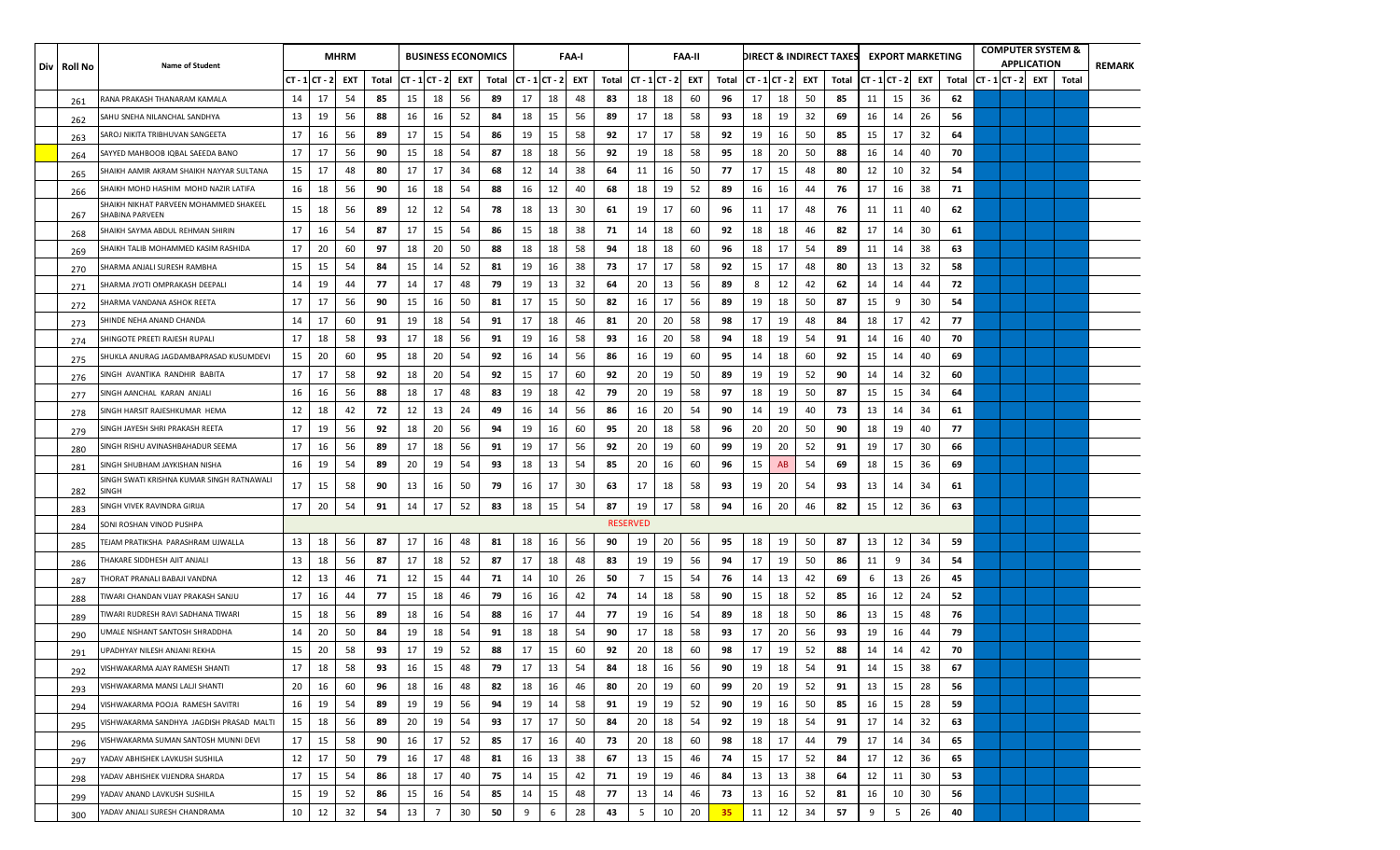| Div   Roll No | <b>Name of Student</b>                                                   |    |                  | <b>MHRM</b> |       |           |                | <b>BUSINESS ECONOMICS</b> |       |                        |    | <b>FAA-I</b> |                         |                 |    | FAA-II |       |                |    |     | DIRECT & INDIRECT TAXES |    |                   | <b>EXPORT MARKETING</b> |       |                   | <b>COMPUTER SYSTEM &amp;</b><br><b>APPLICATION</b> |       | <b>REMARK</b> |
|---------------|--------------------------------------------------------------------------|----|------------------|-------------|-------|-----------|----------------|---------------------------|-------|------------------------|----|--------------|-------------------------|-----------------|----|--------|-------|----------------|----|-----|-------------------------|----|-------------------|-------------------------|-------|-------------------|----------------------------------------------------|-------|---------------|
|               |                                                                          |    | $CT - 1 CT - 2 $ | EXT         | Total |           | $CT - 1CT - 2$ | EXT                       | Total | $CT - 1   CT - 2 $ EXT |    |              | Total $ CT - 1 CT - 2 $ |                 |    | EXT    | Total | $CT - 1CT - 2$ |    | EXT | Total                   |    | $CT - 1$ $CT - 2$ | EXT                     | Total | $ CT - 1 CT - 2 $ | EXT                                                | Total |               |
| 301           | ADAV DURGAPRASAD RAMESH POONAM                                           |    |                  |             |       |           |                |                           |       |                        |    |              |                         | <b>RESERVED</b> |    |        |       |                |    |     |                         |    |                   |                         |       |                   |                                                    |       |               |
| 302           | YADAV MANISH RAJKUMAR REETA<br>DEVIBRAHMANPUR                            | 14 | 15               | 52          | 81    | 20        | 15             | 46                        | 81    | 17                     | 16 | 36           | 69                      | 17              | 17 | 52     | 86    | 13             | 19 | 48  | 80                      | 13 | 12                | 30                      | 55    |                   |                                                    |       |               |
| 303           | ADAV NEELAM LALA REETA                                                   | 12 | 18               | 56          | 86    | 19        | 18             | 54                        | 91    | 18                     | 16 | 52           | 86                      | 20              | 18 | 58     | 96    | 17             | 20 | 50  | 87                      | 19 | 19                | 44                      | 82    |                   |                                                    |       |               |
| 304           | ADAV NIKITA BASANTLAL PRAMILA                                            | 13 | 14               | 52          | 79    | 15        | 18             | 50                        | 83    | 10                     | 12 | 54           | 76                      | 8               | 11 | 36     | 55    | 12             | 16 | 46  | 74                      | 12 | 14                | 32                      | 58    |                   |                                                    |       |               |
| 305           | ADAV PRITI VINOD KIRAN                                                   | 12 | 13               | 54          | 79    | 12        | 17             | 50                        | 79    | 16                     | 13 | 44           | 73                      | 18              | 17 | 56     | 91    | 9              | 19 | 46  | 74                      | 10 | 14                | 28                      | 52    |                   |                                                    |       |               |
| 306           | ADAV SARITA RAJENDRA VIMALA                                              | 17 | 15               | 54          | 86    | 19        | 19             | 48                        | 86    | 17                     | 13 | 40           | 70                      | 18              | 19 | 58     | 95    | 19             | 19 | 38  | 76                      | 17 | 13                | 34                      | 64    |                   |                                                    |       |               |
| 307           | ADAV SAURABH RAJESH SANGITA                                              |    |                  |             |       |           |                |                           |       |                        |    |              |                         | <b>RESERVED</b> |    |        |       |                |    |     |                         |    |                   |                         |       |                   |                                                    |       |               |
| 308           | YADAV SHWETA SHRIJLAL SUSHILA                                            | 14 | 19               | 54          | 87    | 17        | 16             | 52                        | 85    | 17                     | 17 | 60           | 94                      | 20              | 19 | 60     | 99    | 19             | 19 | 52  | 90                      | 15 | 14                | 24                      | 53    |                   |                                                    |       |               |
| 309           | ADAV SONAM RAJNATH REKHA                                                 | 17 | 18               | 58          | 93    | 16        | 20             | 56                        | 92    | 18                     | 17 | 58           | 93                      | 17              | 18 | 58     | 93    | 19             | 20 | 52  | 91                      | 13 | 14                | 36                      | 63    |                   |                                                    |       |               |
| 310           | YADAV VISHAL SANJAY REETA                                                | 16 | 16               | 54          | 86    | 16        | 16             | 48                        | 80    | 17                     | 17 | 40           | 74                      | 16              | 18 | 56     | 90    | 20             | 20 | 54  | 94                      | 17 | 13                | 42                      | 72    |                   |                                                    |       |               |
| 311           | KANAUJIYA BRIJESH MULCHAND KALAWATI                                      | 17 | 18               | 50          | 85    | <b>AB</b> | 18             | 48                        | 66    | 15                     | 14 | 46           | 75                      | 19              | 19 | 54     | 92    | 14             | 20 | 52  | 86                      | AB | 8                 | 38                      | 46    |                   |                                                    |       |               |
| 312           | SHAIKH ALISHA IRFAN SHAHIN                                               | 15 | 16               | 46          | 77    | 16        | 18             | 50                        | 84    | 14                     | 13 | 56           | 83                      | 17              | 14 | 46     | -77   | 14             | 20 | 50  | 84                      | 18 | 16                | 30                      | 64    |                   |                                                    |       |               |
| 313           | VERMA SUBHASH SANTOSH SUSHILA                                            | 12 | 11               | 50          | 73    | 16        | 14             | 38                        | 68    | 14                     | 7  | 24           | 45                      | 17              | 12 | 34     | 63    | 14             | 14 | 44  | 72                      | 11 | 5                 | 30                      | 46    |                   |                                                    |       |               |
| 314           | IADHAV NIKHIL NARAYAN MALTI                                              | 13 | 15               | 44          | 72    | 9         | AB             | 26                        | 35    | 9                      | 10 | 32           | 51                      | 5               | 12 | 40     | -57   | 14             | 15 | 42  | 71                      | 12 | 13                | 34                      | 59    |                   |                                                    |       | @5            |
| 315           | SHAH SUMAIYA BANO NOOR MOHAMMED NASREEN<br>BANO                          | 17 | 13               | 54          | 84    | AB        | 13             | 54                        | 67    | 18                     | 12 | 48           | 78                      | 16              | 17 | 56     | 89    | 12             | 17 | 40  | 69                      | 11 | 12                | 24                      | 47    |                   |                                                    |       |               |
| 316           | ADAV RHITIKA DUDHNATH AMRAVATI                                           | 17 | 18               | 56          | 91    | 18        | 18             | 54                        | 90    | 18                     | 16 | 34           | 68                      | 9               | 18 | 60     | 87    | 16             | 20 | 50  | 86                      | 11 | 14                | 34                      | 59    |                   |                                                    |       |               |
| 317           | KHAN BAREERA SHAMIM AHMED ZARINA                                         | 16 | 14               | 54          | 84    | 13        | 16             | 50                        | 79    | 16                     | 18 | 54           | 88                      | 18              | 18 | 60     | 96    | 15             | 20 | 48  | 83                      | 8  | 16                | 34                      | 58    |                   |                                                    |       |               |
| 318           | (HAN MARIYA SHAMIM AHMED ZARINA                                          | 17 | 17               | 52          | 86    | 12        | 16             | 52                        | 80    | 18                     | 18 | 56           | 92                      | 19              | 18 | 60     | 97    | 12             | 20 | 46  | 78                      | 11 | 12                | 36                      | 59    |                   |                                                    |       |               |
| 319           | NAZIYA ANSARI SABIR HUSAIN SABIHA KHATOON                                | 18 | 14               | 54          | 86    | 16        | 18             | 52                        | 86    | 15                     | 18 | 44           | 77                      | 19              | 19 | 60     | 98    | 18             | 20 | 52  | 90                      | 17 | 16                | 40                      | 73    |                   |                                                    |       |               |
| 320           | /ISHVAKARMA SONI PARSHURAM BINDRAVATI                                    |    |                  |             |       |           |                |                           |       |                        |    |              |                         | <b>RESERVED</b> |    |        |       |                |    |     |                         |    |                   |                         |       |                   |                                                    |       |               |
| 321           | TIWARI SARVESH LAL BAHADUR REETA                                         | 14 | AB               | 54          | 68    | 16        | 18             | 54                        | 88    | 17                     | 18 | 48           | 83                      | 17              | 17 | 58     | 92    | 19             | AB | 54  | 73                      | 16 | 12                | 32                      | 60    |                   |                                                    |       |               |
| 322           | SINGH SANDHYA SATYAPRAKASH REKHA                                         | 16 | 20               | 54          | 90    | 13        | 17             | 52                        | 82    | 16                     | 18 | 56           | 90                      | 17              | 20 | 56     | 93    | 10             | 20 | 50  | 80                      | 14 | 10                | 36                      | 60    |                   |                                                    |       |               |
| 323           | INSARI MUSKAN BANO RAMZAN ALI MUNNI                                      |    |                  |             |       |           |                |                           |       |                        |    |              |                         | <b>RESERVED</b> |    |        |       |                |    |     |                         |    |                   |                         |       |                   |                                                    |       |               |
| 324           | MANSOORI SHOIB AKHTAR ZAHIR SHAHJAHAN                                    | 14 | 18               | 48          | 80    | 18        | 19             | 54                        | 91    | 16                     | 16 | 30           | 62                      | 18              | 19 | 52     | 89    | 15             | 17 | 44  | 76                      | 7  | 9                 | 34                      | 50    |                   |                                                    |       |               |
| 401           | SALIM MUSLIM RUKHSANA                                                    | 17 | 20               | 54          | 91    | 19        | 19             | 52                        | 90    | 16                     | 15 | 52           | 83                      | 20              | 20 | 58     | 98    | 18             | 19 | 48  | 85                      | 13 | 13                | 36                      | 62    |                   |                                                    |       |               |
| 402           | ANSARI AYAZ NIYAZ AMINA                                                  |    |                  |             |       |           |                |                           |       |                        |    |              |                         | <b>RESERVED</b> |    |        |       |                |    |     |                         |    |                   |                         |       |                   |                                                    |       |               |
| 403           | ANSARI SHAHEEN ZAKIR HUSSAIN MUNIBA KHATOON                              | 16 | 15               | 48          | 79    | 15        | 13             | 56                        | 84    | 15                     | 15 | 56           | 86                      | 18              | 16 | 42     | 76    | 16             | 14 | 48  | 78                      | 12 | 12                | 36                      | 60    |                   |                                                    |       |               |
| 404           | BAIG MOHD AYUB MOHD SAFIULLAH BAIG RIZWANA<br>KHATOON                    | 14 | 16               | 58          | 88    | 16        | 8              | 48                        | 72    | 16                     | 16 | 34           | 66                      | 18              | 13 | 48     | 79    | 16             | 16 | 52  | 84                      | 15 | 13                | 30                      | 58    |                   |                                                    |       |               |
| 405           | BHALKE DIPTI DILIP MANDAKINI                                             | 17 | 16               | 58          | 91    | 17        | 18             | 56                        | 91    | 19                     | 16 | 56           | 91                      | 16              | 20 | 58     | 94    | 18             | 19 | 54  | 91                      | 15 | 15                | 44                      | 74    |                   |                                                    |       |               |
| 406           | BHARDWAJ VINAYAK RAMSHANKAR UMADEVI                                      | 16 | 18               | 48          | 82    | 16        | 19             | 54                        | 89    | 19                     | 18 | 52           | 89                      | 19              | 19 | 60     | 98    | 19             | 16 | 50  | 85                      | 19 | 15                | 42                      | 76    |                   |                                                    |       |               |
| 407           | BORHADE ABHIMAN SHRIDHAR KAVITA                                          | 13 | 14               | 50          | 77    | 16        | 17             | 48                        | 81    | 18                     | 16 | 36           | 70                      | 18              | 17 | 56     | 91    | 19             | 16 | 48  | 83                      | 14 | 14                | 30                      | 58    |                   |                                                    |       |               |
| 408           | CHATURVEDI SIMRAN HARIGOVIND SADHANA                                     | 16 | 16               | 58          | 90    | 17        | 18             | 52                        | 87    | 16                     | 17 | 56           | 89                      | 18              | 19 | 60     | 97    | 19             | 20 | 52  | 91                      | 19 | 17                | 42                      | 78    |                   |                                                    |       |               |
| 409           | CHAUDHARY ANISH MADANLAL HANSRAJ<br>CHAUDHARY SANTOSH MADANLAL CHAUDHARY |    |                  |             |       |           |                |                           |       |                        |    |              |                         | <b>RESERVED</b> |    |        |       |                |    |     |                         |    |                   |                         |       |                   |                                                    |       |               |
| 410           | CHAUHAN AKRUTI BHANUPRATAP SHEELA                                        | 14 | 19               | 58          | 91    | 18        | 17             | 48                        | 83    | 19                     | 17 | 46           | 82                      | 20              | 20 | 58     | 98    | 20             | 17 | 54  | 91                      | 15 | 17                | 46                      | 78    |                   |                                                    |       |               |
| 411           | CHAUHAN VISHAL ARVIND SADHANA                                            |    |                  |             |       |           |                |                           |       |                        |    |              |                         | <b>RESERVED</b> |    |        |       |                |    |     |                         |    |                   |                         |       |                   |                                                    |       |               |
| 412           | CHAURASIYA HETAL ARJUN PUSHPA                                            | 13 | 16               | 40          | 69    | 14        | 14             | 38                        | 66    | 13                     | AB | 36           | 49                      | 7               | 15 | 34     | 56    | 14             | 13 | 46  | 73                      | 9  | 9                 | 34                      | 52    |                   |                                                    |       |               |
| 413           | CHOUDHRI SADIYA ASLAM SAEEDUNNISA                                        | 16 | 13               | 54          | 83    | 18        | 16             | 54                        | 88    | 19                     | 17 | 56           | 92                      | 20              | 18 | 56     | 94    | 18             | 18 | 42  | 78                      | 15 | 15                | 22                      | 52    |                   |                                                    |       |               |
| 414           | DAKAVE SURAJ SANDEEP SUJATA                                              | 13 | 12               | 48          | 73    | 16        | 5              | 32                        | 53    | $\overline{7}$         | 7  | 30           | 44                      | 7               | 12 | 36     | 55    | 13             | 12 | 34  | 59                      | 12 | 9                 | 28                      | 49    |                   |                                                    |       |               |
| 415           | DONDA SARVAYYA IRASWAMI CHANDRAMMA                                       | 15 | 19               | 58          | 92    | 18        | 18             | 48                        | 84    | 19                     | 17 | 42           | 78                      | 20              | 20 | 58     | 98    | 20             | 17 | 54  | 91                      | 15 | 17                | 46                      | 78    |                   |                                                    |       |               |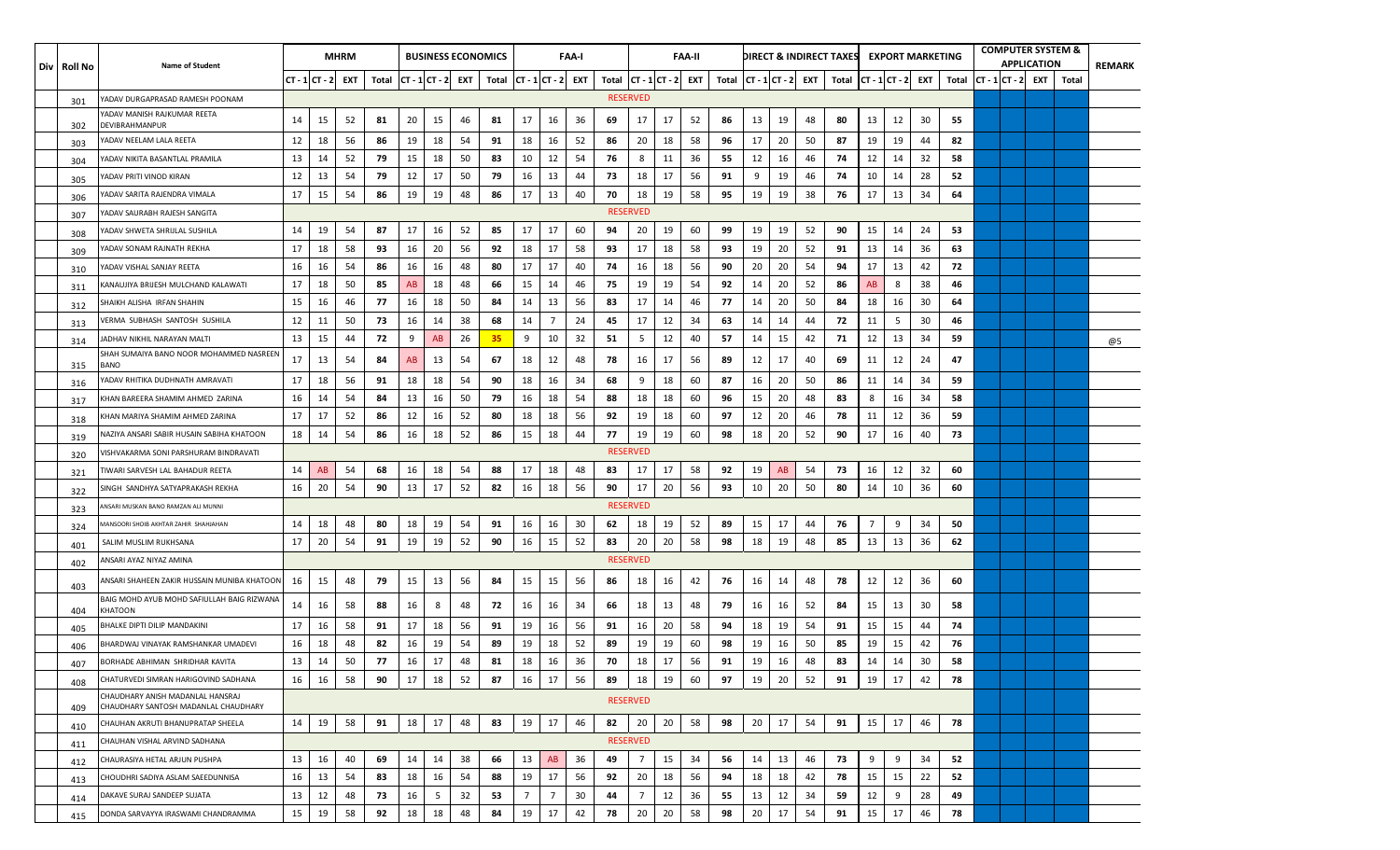| Div Roll No | <b>Name of Student</b>                               |    |               | <b>MHRM</b> |       |                |    |     | <b>BUSINESS ECONOMICS</b> |    |                    | FAA-I |       |                 |               | <b>FAA-II</b> |       |                |    |     | DIRECT & INDIRECT TAXES EXPORT MARKETING |           |               |     |       |                  | <b>COMPUTER SYSTEM &amp;</b><br><b>APPLICATION</b> |       | <b>REMARK</b> |
|-------------|------------------------------------------------------|----|---------------|-------------|-------|----------------|----|-----|---------------------------|----|--------------------|-------|-------|-----------------|---------------|---------------|-------|----------------|----|-----|------------------------------------------|-----------|---------------|-----|-------|------------------|----------------------------------------------------|-------|---------------|
|             |                                                      |    | CT - 1 CT - 2 | EXT         | Total | $CT - 1CT - 2$ |    | EXT | Total                     |    | $CT - 1   CT - 2 $ | EXT   | Total |                 | CT - 1 CT - 2 | EXT           | Total | $CT - 1CT - 2$ |    | EXT | Total                                    |           | CT - 1 CT - 2 | EXT | Total | $CT - 1 CT - 2 $ | EXT                                                | Total |               |
| 416         | DUBEY ANJALI RUDRAMANI SATYAWATI                     | 18 | 20            | 56          | 94    | 17             | 20 | 54  | 91                        | 18 | 16                 | 58    | 92    | 18              | 19            | 58            | 95    | 19             | 18 | 54  | 91                                       | 19        | 19            | 34  | 72    |                  |                                                    |       |               |
| 417         | OUBEY PRIYA DILIPKUMAR DUBEY BHARATI DUBEY           | 16 | 17            | 56          | 89    | 17             | 19 | 52  | 88                        | 18 | 17                 | 56    | 91    | 17              | 18            | 60            | 95    | 19             | 19 | 52  | 90                                       | 12        | 13            | 40  | 65    |                  |                                                    |       |               |
| 418         | SAIKWAD DNYANESHWAR GANESH URMILA                    | 17 | 17            | 56          | 90    | 19             | 17 | 48  | 84                        | 17 | 16                 | 44    | 77    | 18              | 19            | 52            | 89    | 15             | 16 | 46  | 77                                       | 17        | 11            | 40  | 68    |                  |                                                    |       |               |
| 419         | GAVHANE ABHISHEK DINKAR ANITA                        | 17 | 16            | 56          | 89    | 18             | 12 | 54  | 84                        | 17 | 14                 | 36    | 67    | 15              | 19            | 46            | 80    | 13             | 16 | 44  | 73                                       | 13        | 12            | 34  | 59    |                  |                                                    |       |               |
| 420         | GOGI GAURAV SHANKAR BASSAMMA                         | 14 | 17            | 56          | 87    | 13             | 19 | 54  | 86                        | 16 | 14                 | 40    | 70    | 18              | 16            | 60            | 94    | 18             | 16 | 50  | 84                                       | 9         | 16            | 40  | 65    |                  |                                                    |       |               |
| 421         | GOUDA AKASH DILIPKUMAR PUSHPANJALI                   | 17 | 17            | 56          | 90    | 16             | 18 | 54  | 88                        | 16 | 17                 | 52    | 85    | 18              | 17            | 58            | 93    | 17             | 17 | 46  | 80                                       | 16        | 16            | 46  | 78    |                  |                                                    |       |               |
| 422         | GUPTA ABHAY SUBHASH RAMA                             | 17 | 18            | 54          | 89    | 19             | 17 | 50  | 86                        | 15 | 16                 | 44    | 75    | 19              | 17            | 60            | 96    | 19             | 20 | 52  | 91                                       | 12        | 14            | 36  | 62    |                  |                                                    |       |               |
| 423         | GUPTA GANESH RAJESH TARA                             | 17 | 18            | 52          | 87    | 15             | 19 | 52  | 86                        | 18 | 18                 | 40    | 76    | 19              | 20            | 54            | 93    | 16             | 20 | 54  | 90                                       | 14        | 14            | 40  | 68    |                  |                                                    |       |               |
| 424         | GUPTA PREM RAMKESH SAROJ                             | 14 | 19            | 54          | 87    | 19             | 14 | 40  | 73                        | 17 | 15                 | 44    | 76    | 18              | 16            | 58            | 92    | 15             | 16 | 42  | 73                                       | 17        | 16            | 38  | 71    |                  |                                                    |       |               |
| 425         | GUPTA SHILPA PRADEEP LALTI                           | 14 | 18            | 54          | 86    | 13             | 17 | 54  | 84                        | 17 | 15                 | 52    | 84    | 19              | 18            | 58            | 95    | 19             | 15 | 48  | 82                                       | 12        | 12            | 42  | 66    |                  |                                                    |       |               |
| 426         | GUPTA VIJAY RAMESHCHANDRA GUPTA MADHURI<br>GUPTA     | 17 | 17            | 54          | 88    | 12             | AB | 48  | 60                        | 14 | 16                 | 36    | 66    | 18              | 18            | 60            | 96    | 18             | 19 | 46  | 83                                       | 9         | AB            | 22  | 31    |                  |                                                    |       |               |
| 427         | HANDE MANSI SANJAY SNEHAL                            | 15 | 19            | 56          | 90    | 16             | 20 | 52  | 88                        | 17 | 13                 | 52    | 82    | 16              | 17            | 60            | 93    | 18             | 19 | 52  | 89                                       | 15        | 15            | 34  | 64    |                  |                                                    |       |               |
| 428         | NAMDAR MOHD MEHRAJ HAMID DILSHAD                     | 17 | 19            | 48          | 84    | 17             | 18 | 54  | 89                        | 18 | 17                 | 58    | 93    | 17              | 20            | 56            | 93    | 18             | 20 | 48  | 86                                       | 13        | 12            | 32  | 57    |                  |                                                    |       |               |
| 429         | AISWAL PRINCE SUNIL CHHAYA                           | 13 | 10            | 42          | 65    | 18             | 18 | 42  | 78                        | 17 | 12                 | 36    | 65    | 20              | 10            | 40            | 70    | 18             | 12 | 36  | 66                                       | 14        | 14            | 30  | 58    |                  |                                                    |       |               |
| 430         | AISWAR RANI PANTRAJ SUSHMA                           | 15 | 18            | 58          | 91    | 18             | 17 | 48  | 83                        | 19 | 17                 | 46    | 82    | 20              | 20            | 58            | 98    | 19             | 17 | 54  | 90                                       | 14        | 18            | 40  | 72    |                  |                                                    |       |               |
| 431         | UNDRE HUSNA ZAMEER ZAHEEDA                           | 14 | 15            | 34          | 63    | 11             | 6  | 24  | 41                        | 10 | 10                 | 20    | 40    | 8               | 9             | 23            | 40    | 9              | 12 | 24  | 45                                       | 8         | 12            | 28  | 48    |                  |                                                    |       |               |
| 432         | KANAUJIYA NISHA TRILOKINATH CHAMELI DEVI             | 13 | 16            | 54          | 83    | 19             | 14 | 50  | 83                        | 17 | 15                 | 50    | 82    | 19              | 15            | 60            | 94    | 18             | 15 | 44  | 77                                       | 19        | 17            | 46  | 82    |                  |                                                    |       |               |
| 433         | KHAN ASIFA MOHAMMED IRFAN ANJUM AARA                 | 15 | 20            | 58          | 93    | 19             | 18 | 52  | 89                        | 18 | 16                 | 56    | 90    | 19              | 20            | 58            | 97    | 18             | 14 | 48  | 80                                       | 17        | 11            | 36  | 64    |                  |                                                    |       |               |
| 434         | KHAN FURQAN ALAM PARVEZ ALAM KHAN ASMA<br>BEGUM      | 11 | 16            | 46          | 73    | 13             | 11 | 38  | 62                        | 16 | 15                 | 38    | 69    | 16              | 20            | 52            | 88    | 14             | 18 | 38  | 70                                       | 12        | 12            | 20  | 44    |                  |                                                    |       |               |
| 435         | KHAN MEHNAZ MOHAMMAD UMAR SHAMA<br>KHATOON           | 16 | 17            | 48          | 81    | 17             | 18 | 52  | 87                        | 18 | 17                 | 44    | 79    | 20              | 19            | 56            | 95    | 16             | 20 | 50  | 86                                       | 15        | 16            | -34 | 65    |                  |                                                    |       |               |
| 436         | (HAN RUKHSAR JAMIL AHMAD AKHTAR JAHAN                | 14 | 20            | 48          | 82    | 11             | 18 | 50  | 79                        | 16 | 15                 | 50    | 81    | 20              | 19            | 56            | 95    | 17             | 19 | 44  | 80                                       | 13        | 12            | 30  | 55    |                  |                                                    |       |               |
| 437         | (HAN SAZIYA JAVED KHAN RUBINA KHAN                   |    |               |             |       |                |    |     |                           |    |                    |       |       | <b>RESERVED</b> |               |               |       |                |    |     |                                          |           |               |     |       |                  |                                                    |       |               |
| 438         | KHATOON FARIDA ROJ MOHAMMAD SHAIKH AFSANA<br>KHATOON | 16 | 20            | 54          | 90    | 19             | 19 | 52  | 90                        | 14 | 17                 | 52    | 83    | 18              | 20            | 60            | 98    | 19             | 20 | 46  | 85                                       | 16        | 13            | -34 | 63    |                  |                                                    |       |               |
| 439         | (UMAWAT LALITADEVI NAVRANGLAL SUNITA                 | 18 | 20            | 60          | 98    | 17             | 19 | 48  | 84                        | 15 | 14                 | 58    | 87    | 19              | 19            | 56            | 94    | 19             | 16 | 50  | 85                                       | 14        | 10            | 32  | 56    |                  |                                                    |       |               |
| 440         | ODHI POOJA ANIRUDDHA RADHIKA.                        | 16 | 20            | 50          | 86    | 13             | 17 | 52  | 82                        | 16 | 18                 | 40    | 74    | 16              | 20            | 58            | 94    | 10             | 20 | 50  | 80                                       | 14        | 9             | 44  | 67    |                  |                                                    |       |               |
| 441         | MALIK SAKINA HAMIDULLAH HADISUNNISA                  | 17 | 17            | 58          | 92    | 13             | 19 | 52  | 84                        | 19 | 15                 | 42    | 76    | 20              | 20            | 56            | 96    | 18             | 18 | 52  | 88                                       | 15        | 16            | 34  | 65    |                  |                                                    |       |               |
| 442         | MAURYA NEHA RAMSHIROMANI RAJDEI                      | 16 | 15            | 54          | 85    | 15             | 17 | 48  | 80                        | 17 | 15                 | 52    | 84    | 20              | 17            | 36            | 73    | 11             | 19 | 46  | 76                                       | 15        | 13            | 36  | 64    |                  |                                                    |       |               |
| 443         | VIISHRA ANAND DAYANAND SUNITA DEVI                   | 18 | 18            | 52          | 88    | 19             | 20 | 54  | 93                        | 17 | 15                 | 46    | 78    | 19              | 20            | 58            | 97    | 19             | 16 | 56  | 91                                       | 17        | 16            | 56  | 89    |                  |                                                    |       |               |
| 444         | VIISHRA NIRALI SARVESH MISHRA SANJU MISHRA           | 15 | 17            | 50          | 82    | 16             | 9  | 44  | 69                        | 10 | 14                 | 40    | 64    | 14              | 12            | 38            | 64    | 11             | 8  | 46  | 65                                       | 11        | 8             | 32  | 51    |                  |                                                    |       |               |
| 445         | VIISHRA SUCHI SHYAMSUNDAR MEERA                      | 15 | 15            | 54          | 84    | 17             | 18 | 52  | 87                        | 17 | 16                 | 46    | 79    | 18              | 19            | 50            | 87    | 18             | 15 | 44  | 77                                       | 16        | 15            | 46  | 77    |                  |                                                    |       |               |
| 446         | MORE PRANAV MAHENDRA SAMPADA                         | 16 | 16            | 58          | 90    | 17             | 19 | 54  | 90                        | 16 | 16                 | 44    | 76    | 20              | 19            | 60            | 99    | 18             | 20 | 50  | 88                                       | 16        | 15            | 38  | 69    |                  |                                                    |       |               |
| 447         | NACHARE ASHVINI ANIL ANISHA                          | 16 | 15            | 56          | 87    | 17             | 20 | 48  | 85                        | 18 | 16                 | 52    | 86    | 19              | 18            | 58            | 95    | 16             | 20 | 54  | 90                                       | 15        | 16            | 42  | -73   |                  |                                                    |       |               |
| 448         | NAIR MANISH MURALI JAYANTHI                          | 17 | 17            | 46          | 80    | 17             | 20 | 50  | 87                        | 15 | 15                 | 42    | 72    | 18              | 19            | 58            | 95    | 19             | 19 | 52  | 90                                       | 16        | 16            | 44  | 76    |                  |                                                    |       |               |
| 449         | PAL BIPIN PRAMOD SUMAN                               | 17 | 20            | 54          | 91    | 17             | 17 | 52  | 86                        | 18 | 18                 | 58    | 94    | 17              | 20            | 58            | 95    | 19             | 20 | 52  | 91                                       | 17        | 17            | 34  | 68    |                  |                                                    |       |               |
| 450         | PAL NILESH SHIVKUMAR URMILA                          | 15 | 19            | 56          | 90    | 16             | 18 | 54  | 88                        | 19 | 17                 | 58    | 94    | 20              | 19            | 56            | 95    | 12             | 19 | 48  | 79                                       | 16        | 14            | 46  | 76    |                  |                                                    |       |               |
| 451         | PANDEY ANANT RAM SAGAR SANJU                         |    |               |             |       |                |    |     |                           |    |                    |       |       | <b>RESERVED</b> |               |               |       |                |    |     |                                          |           |               |     |       |                  |                                                    |       |               |
| 452         | PANIGRAHI MAMTA PRADEEPCHANDRA PRAMILA               | 10 | 19            | 50          | 79    | 15             | 16 | 46  | 77                        | 16 | 14                 | 38    | 68    | 19              | 17            | 58            | 94    | AB             | 20 | 44  | 64                                       | <b>AB</b> | 14            | 30  | 44    |                  |                                                    |       |               |
| 453         | PASHA NOOR SABA SHABAN ALI RAZIYA BANO               | 18 | 17            | 54          | 89    | 16             | 16 | 52  | 84                        | 13 | 19                 | 48    | 80    | 18              | 17            | 52            | 87    | 15             | 20 | 48  | 83                                       | 13        | 13            | 30  | 56    |                  |                                                    |       |               |
| 454         | PATIL DHANASHREE PRAKASH MANISHA                     | 16 | 15            | 58          | 89    | 13             | 18 | 54  | 85                        | 18 | 16                 | 58    | 92    | 17              | 20            | 58            | 95    | 15             | 20 | 42  | 77                                       | 11        | 12            | 46  | 69    |                  |                                                    |       |               |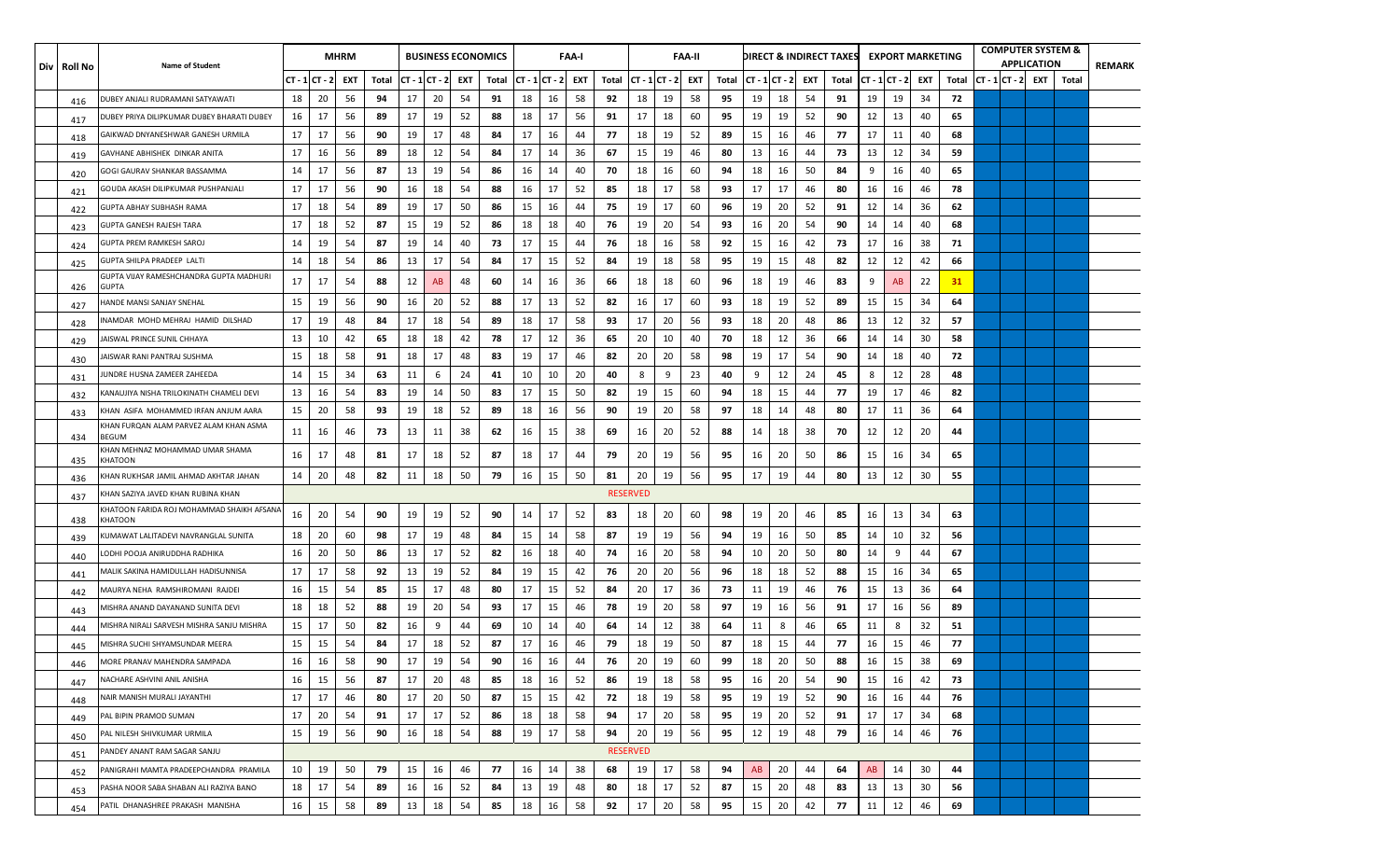| Div   Roll No | <b>Name of Student</b>                                     |                |    | <b>MHRM</b> |       |                  |    |                | <b>BUSINESS ECONOMICS</b> |    |                  | <b>FAA-I</b> |       |                 |                | <b>FAA-II</b> |       |                       |    |    | DIRECT & INDIRECT TAXES |    |                  | <b>EXPORT MARKETING</b> |       |  | <b>COMPUTER SYSTEM &amp;</b><br><b>APPLICATION</b> |       | <b>REMARK</b> |
|---------------|------------------------------------------------------------|----------------|----|-------------|-------|------------------|----|----------------|---------------------------|----|------------------|--------------|-------|-----------------|----------------|---------------|-------|-----------------------|----|----|-------------------------|----|------------------|-------------------------|-------|--|----------------------------------------------------|-------|---------------|
|               |                                                            | $CT - 1CT - 2$ |    | EXT         | Total | $CT - 1 CT - 2 $ |    | EXT            | Total                     |    | $CT - 1 CT - 2 $ | <b>EXT</b>   | Total |                 | $CT - 1CT - 2$ | EXT           | Total | $ CT - 1 CT - 2 $ EXT |    |    | Total                   |    | $CT - 1 CT - 2 $ | EXT                     | Total |  | $ CT - 1 CT - 2 $ EXT                              | Total |               |
| 455           | PAWAR OMKAR SHIVAJI MANGAL                                 | 17             | 16 | 54          | 87    | 15               | 18 | 54             | 87                        | 18 | 18               | 56           | 92    | 17              | 19             | 60            | 96    | 19                    | 19 | 56 | 94                      | 14 | 14               | 42                      | 70    |  |                                                    |       |               |
| 456           | PRAJAPATI ABHISHEK RAMESHCHANDRA KIRAN                     | 16             | 20 | 58          | 94    | 20               | 19 | 54             | 93                        | 16 | 15               | 56           | 87    | 20              | 18             | 60            | 98    | 17                    | 18 | 56 | 91                      | 16 | 15               | 40                      | 71    |  |                                                    |       |               |
| 457           | PRAJAPATI ANURAG RAMKOMAL INDRAVATI                        | 17             | 15 | 58          | 90    | 14               | 15 | 48             | 77                        | 18 | 18               | 26           | 62    | 17              | 18             | 58            | 93    | 18                    | 17 | 32 | 67                      | 12 | 14               | -26                     | 52    |  |                                                    |       |               |
| 458           | PRAJAPATI VARSHA RAMESH KUMAR SARITA                       | 15             | 18 | 50          | 83    | 16               | 17 | 36             | 69                        | 17 | 15               | 48           | 80    | 17              | 16             | 58            | 91    | 14                    | 19 | 40 | 73                      | 17 | 15               | 30                      | 62    |  |                                                    |       |               |
| 459           | RADYE AJAY SURESH SWATI                                    | 17             | 14 | 50          | 81    | 16               | AB | 40             | 56                        | 18 | 13               | 38           | 69    | 14              | 17             | 58            | 89    | 18                    | 17 | 48 | 83                      | 14 | 16               | 32                      | 62    |  |                                                    |       |               |
| 460           | RAJBHAR SHUBHAM VIRENDRA MALAUTA                           | 17             | 16 | 52          | 85    | 18               | 15 | 52             | 85                        | 15 | 18               | 38           | 71    | 16              | 18             | 56            | 90    | 15                    | 20 | 46 | 81                      | 12 | 9                | 30                      | 51    |  |                                                    |       |               |
| 461           | SAHU RINKI BHAGABAN  SANGEETA                              | 16             | 18 | 58          | 92    | 18               | 18 | 48             | 84                        | 19 | 17               | 48           | 84    | 20              | 20             | 58            | 98    | 20                    | 17 | 54 | 91                      | 15 | 18               | 46                      | 79    |  |                                                    |       |               |
| 462           | SAHU VISHAL KAMLESH SAHU KANCHAN SAHU                      | 16             | 12 | 56          | 84    | 13               | 16 | 52             | 81                        | 16 | 18               | 44           | 78    | 17              | 17             | 60            | 94    | 19                    | 20 | 54 | 93                      | 16 | 14               | 40                      | 70    |  |                                                    |       |               |
| 463           | SAYED NIKHAT YUSUF YASMEEN                                 | 15             | 16 | 56          | 87    | 16               | 14 | 50             | 80                        | 16 | 13               | 42           | 71    | 15              | 16             | 58            | 89    | 16                    | 14 | 54 | 84                      | 11 | 16               | 28                      | 55    |  |                                                    |       |               |
| 464           | SAYYED SADIKA IRFAN MUMTAZ                                 | 16             | 17 | 44          | -77   | 17               | 14 | 32             | 63                        | 17 | 17               | 36           | 70    | 17              | 17             | 42            | 76    | 14                    | 17 | 42 | 73                      | 13 | 10               | 46                      | 69    |  |                                                    |       |               |
| 466           | SHAIKH MUSKAN NAEEM ALI RAZIA                              | 17             | 16 | 54          | 87    | 14               | 18 | 46             | 78                        | 19 | 16               | 56           | 91    | 17              | 17             | 60            | 94    | 18                    | 20 | 54 | 92                      | 14 | 14               | -26                     | 54    |  |                                                    |       |               |
| 467           | SHAIKH SABIYA IMTIYAZ SHABNAM                              | 17             | 17 | 54          | 88    | 14               | 19 | 52             | 85                        | 18 | 18               | 50           | 86    | 17              | 18             | 58            | 93    | 18                    | 20 | 46 | 84                      | 13 | 13               | 32                      | 58    |  |                                                    |       |               |
| 468           | SHAIKH SHARMIN SHAIKH HAIDER PASHA SHAIKH<br>SHAHANA       | 17             | 19 | 58          | 94    | 18               | 20 | 46             | 84                        | 18 | 17               | 48           | 83    | 18              | 18             | 58            | 94    | 19                    | 20 | 56 | 95                      | 14 | 16               | 46                      | 76    |  |                                                    |       |               |
| 469           | SHARMA KUSUM PINGALPRASAD INDRAVATI DEVI                   | 17             | 16 | 56          | 89    | 19               | 17 | 50             | 86                        | 17 | 16               | 48           | 81    | 18              | 19             | 56            | 93    | 18                    | 17 | 44 | 79                      | 18 | 16               | 40                      | 74    |  |                                                    |       |               |
| 470           | SHARMA DHRUV HITESH DEEPIKA                                | 14             | 20 | 60          | 94    | 20               | 19 | 50             | 89                        | 16 | 16               | 60           | 92    | 20              | 18             | 60            | 98    | 18                    | 16 | 56 | 90                      | 17 | 14               | 38                      | 69    |  |                                                    |       |               |
| 471           | SHARMA KAJAL JAYPRAKASH ASHA                               | 17             | 16 | 60          | 93    | 18               | 19 | 50             | 87                        | 17 | 16               | 54           | 87    | 20              | 19             | 60            | 99    | 18                    | 19 | 46 | 83                      | 17 | 16               | 40                      | 73    |  |                                                    |       |               |
| 472           | SHINDE GAURI GANESH GEETA                                  | 15             | 15 | 52          | 82    | AB               | AB | $\overline{0}$ | $\overline{\mathbf{0}}$   | 17 | 12               | 30           | 59    | 20              | 16             | 56            | 92    | 15                    | 10 | 50 | 75                      | 13 | 12               | 36                      | 61    |  |                                                    |       |               |
| 473           | SHINDE PRATIKSHA LAXMAN JANABAI                            | 12             | 14 | 52          | 78    | 13               | 11 | 46             | 70                        | 16 | 12               | 32           | 60    | 18              | 19             | 54            | 91    | 15                    | 12 | 36 | 63                      | 9  | 13               | -34                     | 56    |  |                                                    |       |               |
| 474           | SHIRKE KAJAL SATYAWAN VIDYA                                | 17             | 17 | 48          | 82    | 17               | 14 | 52             | 83                        | 16 | 17               | 38           | 71    | 15              | 19             | 56            | 90    | 15                    | 20 | 52 | 87                      | 12 | 16               | 34                      | 62    |  |                                                    |       |               |
| 475           | SHUKLA PALLAVI RAMAKANT SAROJ                              | 14             | 18 | 50          | 82    | 15               | 19 | 52             | 86                        | 16 | 18               | 48           | 82    | 17              | 17             | 56            | 90    | 19                    | 20 | 52 | 91                      | 11 | 15               | 34                      | 60    |  |                                                    |       |               |
| 476           | SINGH LAXMI INDRA LEELA                                    |                |    |             |       |                  |    |                |                           |    |                  |              |       | <b>RESERVED</b> |                |               |       |                       |    |    |                         |    |                  |                         |       |  |                                                    |       |               |
| 477           | SINGH ATUL MANOJ KUSUM                                     | 16             | 19 | 52          | 87    | 17               | 19 | 52             | 88                        | 17 | 17               | 54           | 88    | 14              | 18             | 56            | 88    | 17                    | 18 | 52 | 87                      | 15 | 8                | 32                      | 55    |  |                                                    |       |               |
| 478           | SINGH JAYA JAIPRAKASH MEERA                                | 14             | 17 | 54          | 85    | 16               | 18 | 56             | 90                        | 17 | 18               | 48           | 83    | 19              | 18             | 58            | 95    | 19                    | 19 | 44 | 82                      | 12 | 13               | 32                      | 57    |  |                                                    |       |               |
| 479           | SINGH PRIYANKA SURENDRA PRATAP PRAMILA                     | 14             | 15 | 38          | 67    | 15               | 16 | 40             | 71                        | 12 | 10               | 28           | 50    | 19              | 12             | 40            | 71    | 15                    | 14 | 42 | 71                      | 11 | 8                | 36                      | 55    |  |                                                    |       |               |
| 480           | SINGH RITIKA KANHAIYA SARITA                               | 13             | 16 | 52          | 81    | 19               | 17 | 52             | 88                        | 19 | 12               | 54           | 85    | 19              | 20             | 58            | 97    | 16                    | 20 | 54 | 90                      | 15 | 13               | 42                      | 70    |  |                                                    |       |               |
| 481           | SINGH SNEHA SHASHI KUMAR SAROJ                             | 17             | 18 | 54          | 89    | 17               | 18 | 52             | 87                        | 17 | 13               | 38           | 68    | 18              | 18             | 54            | 90    | 16                    | 16 | 46 | 78                      | 18 | 16               | 40                      | 74    |  |                                                    |       |               |
| 482           | SINGH SWEETY DHANANJAY PRATIMA                             | 17             | 18 | 56          | 91    | 15               | 18 | 54             | 87                        | 18 | 16               | 52           | 86    | 20              | 18             | 60            | 98    | AB                    | 20 | 52 | 72                      | 15 | 14               | 42                      | 71    |  |                                                    |       |               |
| 483           | SONAR BADAL INDRA SINGH RAMA                               | 17             | 14 | 50          | 81    | 16               | 17 | 48             | 81                        | 19 | 16               | 48           | 83    | 20              | 18             | 60            | 98    | 18                    | 20 | 58 | 96                      | 14 | 15               | 42                      | 71    |  |                                                    |       |               |
| 484           | SUTHAR NIRAJ PHOOLCHAND MOHINIDEVI                         | 16             | 16 | 50          | 82    | 15               | 9  | 44             | 68                        | 9  | 13               | 32           | 54    | 9               | 12             | 46            | 67    | 16                    | 14 | 46 | 76                      | 16 | 11               | 32                      | 59    |  |                                                    |       |               |
| 485           | FELI AFREEN JAHAN ABDUL AHAD SAMINA                        | 10             | 14 | 54          | 78    | 14               | 12 | 46             | 72                        | 14 | 15               | 44           | 73    | 16              | 13             | 60            | 89    | 17                    | 16 | 48 | 81                      | 11 | 10               | 40                      | 61    |  |                                                    |       |               |
| 486           | THAKUR SHWETA BHAWANAND BIBHA                              | 17             | 18 | 54          | 89    | 16               | 19 | 46             | 81                        | 19 | 17               | 58           | 94    | 19              | 19             | 58            | 96    | 15                    | 20 | 46 | 81                      | 17 | 17               | 38                      | 72    |  |                                                    |       |               |
| 487           | THORAT SAHIL RAJENDRA KUNDA                                | 17             | 19 | 58          | 94    | 17               | 17 | 50             | 84                        | 19 | 15               | 50           | 84    | 20              | 19             | 60            | 99    | 18                    | 20 | 46 | 84                      | 16 | 17               | 42                      | 75    |  |                                                    |       |               |
| 488           | TIWARI ROHIT KAMLESH SHAILA                                | 17             | 19 | 50          | 86    | 17               | 16 | 46             | 79                        | 11 | 13               | 32           | 56    | 20              | 17             | 56            | 93    | 19                    | 20 | 54 | 93                      | 14 | 9                | 30                      | 53    |  |                                                    |       |               |
| 489           | TIWARI SACHIN RAVINDRA REKHA                               |                |    |             |       |                  |    |                |                           |    |                  |              |       | <b>RESERVED</b> |                |               |       |                       |    |    |                         |    |                  |                         |       |  |                                                    |       |               |
| 490           | UPADHYAY DHEERAJ SHESHMANI UPADHYAY<br>KESHKUMARI UPADHYAY |                |    |             |       |                  |    |                |                           |    |                  |              |       | <b>RESERVED</b> |                |               |       |                       |    |    |                         |    |                  |                         |       |  |                                                    |       |               |
| 491           | VALSANGKAR KAUSHAL SANJAY YUGANDHARA                       | 16             | 16 | 60          | 92    | 15               | 18 | 44             | 77                        | 19 | 17               | 48           | 84    | 15              | 17             | 54            | 86    | 19                    | 17 | 48 | 84                      | 16 | 15               | 40                      | 71    |  |                                                    |       |               |
| 492           | VISHWAKARMA AKASH DINESH GAYATRI                           | 17             | 15 | 56          | 88    | 15               | 16 | 54             | 85                        | 16 | 15               | 40           | 71    | 18              | 17             | 56            | 91    | 19                    | 20 | 54 | 93                      | 13 | 13               | 34                      | 60    |  |                                                    |       |               |
|               | VISHWAKARMA NAGESH KUMAR RAMLAKHAN SEETA                   | 19             | 19 | 58          | 96    | 17               | 20 | 52             | 89                        | 18 | 16               | 60           | 94    | 19              | 19             | -56           | 94    | 20                    | 19 | 54 | 93                      | 19 | 19               | 50                      | 88    |  |                                                    |       |               |
| 493<br>494    | <b>DEVI</b><br>VISHWAKARMA RUBI SANJAY RAJMATI             | 13             | 16 | 52          | 81    | 17               | 17 | 42             | 76                        | 12 | 13               | 48           | 73    | 18              | 18             | 56            | 92    | 12                    | 15 | 46 | 73                      | 14 | 15               | 36                      | 65    |  |                                                    |       |               |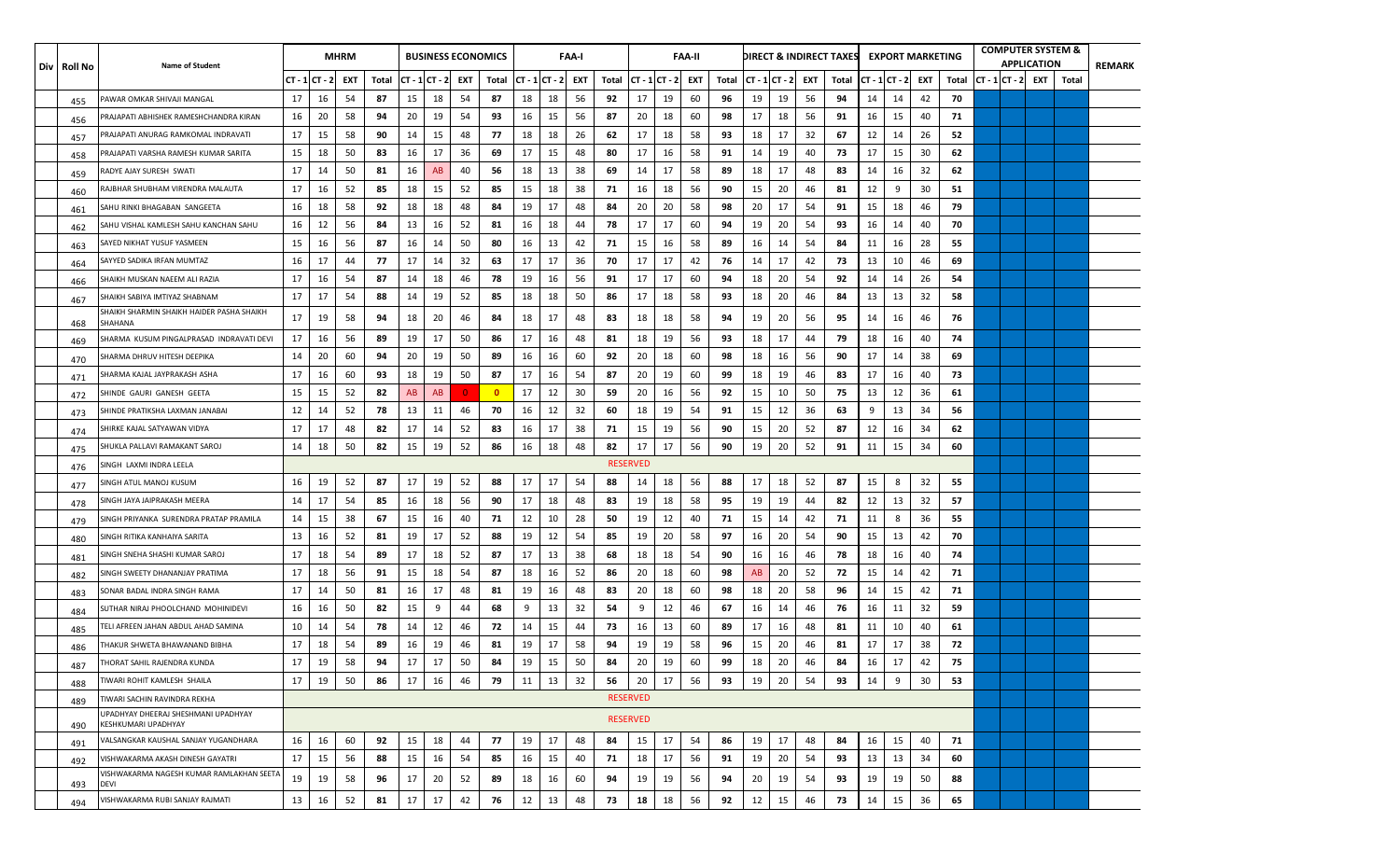| Div   Roll No | <b>Name of Student</b>                                            |                |               | <b>MHRM</b> |       |                  |    |     | <b>BUSINESS ECONOMICS</b> |                       |    | FAA-I |       |                 |                        | <b>FAA-II</b> |       |                    |    |     | DIRECT & INDIRECT TAXES |    | <b>EXPORT MARKETING</b> |     |                 |                | <b>COMPUTER SYSTEM &amp;</b><br><b>APPLICATION</b> |       | REMARK |
|---------------|-------------------------------------------------------------------|----------------|---------------|-------------|-------|------------------|----|-----|---------------------------|-----------------------|----|-------|-------|-----------------|------------------------|---------------|-------|--------------------|----|-----|-------------------------|----|-------------------------|-----|-----------------|----------------|----------------------------------------------------|-------|--------|
|               |                                                                   |                | CT - 1 CT - 2 | EXT         | Total | $CT - 1 CT - 2 $ |    | EXT | Total                     | $ CT - 1 CT - 2 $ EXT |    |       | Total |                 | $CT - 1   CT - 2 $ EXT |               | Total | $CT - 1   CT - 2 $ |    | EXT | Total                   |    | CT - 1 CT - 2           | EXT | Total           | $CT - 1CT - 2$ | <b>EXT</b>                                         | Total |        |
| 495           | VISHWAKARMA SHIVAM CHANDRESH ANITA                                | 16             | 20            | 60          | 96    | 19               | 19 | 52  | 90                        | 17                    | 13 | 52    | 82    | 18              | 18                     | 60            | 96    | 17                 | 19 | 54  | 90                      | 15 | 15                      | 32  | 62              |                |                                                    |       |        |
| 496           | WARSI FAIZ MEHMOOD BIBBU                                          |                |               |             |       |                  |    |     |                           |                       |    |       |       | <b>RESERVED</b> |                        |               |       |                    |    |     |                         |    |                         |     |                 |                |                                                    |       |        |
| 497           | ADAV ABHISHEK SATYANARAYAN REKHADEVI                              |                |               |             |       |                  |    |     |                           |                       |    |       |       | <b>RESERVED</b> |                        |               |       |                    |    |     |                         |    |                         |     |                 |                |                                                    |       |        |
| 498           | ADAV ADITYA SHIVPRASAD SHEELA DEVI'                               | 15             | 20            | 44          | 79    | 8                | 17 | 42  | 67                        | 17                    | 16 | 32    | 65    | 19              | 19                     | 60            | 98    | 18                 | 20 | 46  | 84                      | 11 | 10                      | 34  | 55              |                |                                                    |       |        |
| 499           | ADAV ANAND SHOBHNATH REETA                                        | 17             | 19            | 50          | 86    | 14               | 17 | 48  | 79                        | 18                    | 15 | 50    | 83    | 19              | 17                     | 58            | 94    | 15                 | 20 | 48  | 83                      | 12 | 13                      | 36  | 61              |                |                                                    |       |        |
| 500           | ADAV DINESH LAXMINARAYAN YADAV USHA DEVI                          | 16             | 19            | 54          | 89    | 17               | 18 | 52  | 87                        | 16                    | 19 | 58    | 93    | 20              | 19                     | 60            | 99    | 19                 | 19 | 50  | 88                      | 14 | 12                      | 24  | 50              |                |                                                    |       |        |
| 501           | ADAV KHUSHBOO RAMRUP SUNITA                                       | 16             | 19            | 56          | 91    | 18               | 18 | 54  | 90                        | 19                    | 16 | 56    | 91    | 20              | 18                     | 58            | 96    | 19                 | 20 | 50  | 89                      | 19 | 18                      | 44  | 81              |                |                                                    |       |        |
| 502           | ADAV MANISHA KANHAIYA SHARMILA                                    |                |               |             |       |                  |    |     |                           |                       |    |       |       | <b>RESERVED</b> |                        |               |       |                    |    |     |                         |    |                         |     |                 |                |                                                    |       |        |
| 503           | ADAV NIDHI MAHESH RENU                                            | 14             | 15            | 58          | 87    | 19               | 14 | 58  | 91                        | 18                    | 13 | 56    | 87    | 19              | 19                     | 42            | 80    | 18                 | 17 | 44  | 79                      | 18 | 14                      | 48  | 80              |                |                                                    |       |        |
| 504           | ADAV PALAK SUBHASHSINGH KAVITA YADAV                              | 16             | 20            | 58          | 94    | 14               | 17 | 52  | 83                        | 17                    | 16 | 56    | 89    | 20              | 19                     | 60            | 99    | 17                 | 18 | 54  | 89                      | 15 | 16                      | 32  | 63              |                |                                                    |       |        |
| 505           | ADAV SADHANA KOMAL REETA                                          | 13             | 13            | 52          | 78    | 16               | AB | 50  | 66                        | 17                    | 17 | 54    | 88    | 19              | 19                     | 58            | 96    | 18                 | 20 | 50  | 88                      | 10 | 14                      | 26  | 50              |                |                                                    |       |        |
| 506           | ADAV SATISH LALDHAR RAMAVATI DEVI                                 |                |               |             |       |                  |    |     |                           |                       |    |       |       | <b>RESERVED</b> |                        |               |       |                    |    |     |                         |    |                         |     |                 |                |                                                    |       |        |
| 507           | YADAV SHITAL RAMESH SONA                                          | 17             | 15            | 56          | 88    | 19               | 18 | 54  | 91                        | 19                    | 17 | 56    | 92    | 18              | 19                     | 60            | 97    | 19                 | 18 | 50  | 87                      | 17 | 11                      | 40  | 68              |                |                                                    |       |        |
| 508           | ADAV SONALI KUMARI RAJKUMAR TARA                                  |                |               |             |       |                  |    |     |                           |                       |    |       |       | <b>RESERVED</b> |                        |               |       |                    |    |     |                         |    |                         |     |                 |                |                                                    |       |        |
| 509           | ADAV SURAJ RAJKUMAR SUSHILA DEVI                                  | 17             | 20            | 58          | 95    | 17               | 20 | 56  | 93                        | 19                    | 16 | 60    | 95    | 19              | 19                     | 60            | 98    | 19                 | 18 | 52  | 89                      | 19 | 18                      | 34  | 71              |                |                                                    |       |        |
| 510           | ADAV VIVEK GOPAL YADAV SUBHAVATI DEVI YADAV                       | 16             | 17            | 58          | 91    | 19               | 15 | 54  | 88                        | AB                    | 17 | 58    | 75    | 19              | 17                     | 60            | 96    | AB                 | 18 | 48  | 66                      | 18 | 13                      | 34  | 65              |                |                                                    |       |        |
| 511           | TIWARI DEVESH OMPRAKASH TIWARI OMPRAKASH<br>TIWARI SAVITRI TIWARI | 17             | 16            | 58          | 91    | 16               | 18 | 52  | 86                        | 14                    | 15 | 52    | 81    | 18              | 17                     | 58            | 93    | 19                 | 19 | 48  | 86                      | 13 | 13                      | 42  | 68              |                |                                                    |       |        |
| 512           | ADAV ANJALI SHERBAHADUR SHANTI                                    | 14             | 20            | 52          | 86    | 19               | 19 | 52  | 90                        | 18                    | 15 | 48    | 81    | 20              | 18                     | 60            | 98    | 17                 | 18 | 54  | 89                      | 14 | 12                      | 22  | 48              |                |                                                    |       |        |
| 513           | GUPTA NEHA GULABCHAND SAVITA                                      | 17             | 16            | 58          | 91    | 11               | 18 | 50  | 79                        | 17                    | 17 | 60    | 94    | 19              | 19                     | 60            | 98    | 16                 | 18 | 54  | 88                      | 16 | 17                      | 24  | 57              |                |                                                    |       |        |
| 514           | SAWANT SANJANA BHARAT NIKITA                                      |                |               |             |       |                  |    |     |                           |                       |    |       |       | <b>RESERVED</b> |                        |               |       |                    |    |     |                         |    |                         |     |                 |                |                                                    |       |        |
| 515           | AVAND GAURAV HANUMANT ANITA                                       | 16             | 14            | 54          | 84    | 15               | 17 | 56  | 88                        | 16                    | 15 | 42    | 73    | 19              | 19                     | 58            | 96    | 15                 | 20 | 50  | 85                      | 17 | 14                      | 40  | 71              |                |                                                    |       |        |
| 516           | VIANISHA KURMI DEEPCHAND LEELAVATI                                | 17             | 19            | 52          | 88    | 14               | 20 | 54  | 88                        | 19                    | 18 | 50    | 87    | 19              | 19                     | 58            | 96    | 19                 | 20 | 50  | 89                      | 13 | 16                      | 30  | 59              |                |                                                    |       |        |
| 517           | TIWARI SHIVANGI SAROJ MANJU                                       | 17             | 16            | 56          | 89    | 18               | 19 | 54  | 91                        | 17                    | 16 | 58    | 91    | 20              | 19                     | 58            | 97    | 19                 | 18 | 54  | 91                      | 15 | 15                      | 40  | 70              |                |                                                    |       |        |
| 518           | ABLE SAGAR VASANT SUNITA                                          | 15             | -14           | 56          | 85    | 14               | 14 | 56  | 84                        | 12                    | 16 | 50    | 78    | 18              | 19                     | 60            | 97    | 19                 | 16 | 48  | 83                      | 16 | 12                      | 40  | 68              |                |                                                    |       |        |
| 519           | CHOUDHARY KUNAL KASHINATH RANJANA                                 | 13             | 18            | 56          | 87    | 16               | 17 | 42  | 75                        | 17                    | 14 | 54    | 85    | 16              | 16                     | 58            | 90    | 17                 | 17 | 44  | 78                      | 15 | 15                      | 40  | 70              |                |                                                    |       |        |
| 520           | SAYYED AMAAN RIZWAN MEENA                                         | 13             | 15            | 54          | 82    | 12               | AB | 30  | 42                        | 9                     | 13 | 26    | 48    | 10              | 12                     | 60            | 82    | 14                 | 12 | 48  | 74                      | 10 | AB                      | 20  | 30 <sub>2</sub> |                |                                                    |       |        |
| 521           | GUPTA PRIYANKA VIRENDRA SEEMA                                     |                |               |             |       |                  |    |     |                           |                       |    |       |       | <b>RESERVED</b> |                        |               |       |                    |    |     |                         |    |                         |     |                 |                |                                                    |       |        |
| 522           | HAN TABASSUM KAUSAR SHERBANO                                      | 15             | 16            | 52          | 83    | 17               | 17 | 42  | 76                        | 16                    | 16 | 44    | 76    | 18              | 15                     | 56            | 89    | 18                 | 15 | 42  | 75                      | 12 | 19                      | 56  | 87              |                |                                                    |       |        |
| 523           | ARDILE OMKAR ANIL MEENA                                           |                |               |             |       |                  |    |     |                           |                       |    |       |       | <b>RESERVED</b> |                        |               |       |                    |    |     |                         |    |                         |     |                 |                |                                                    |       |        |
| 524           | AISWAL MANISHA SANDEEP SAVITA                                     | 16             | 10            | 58          | 84    | 18               | 15 | 46  | 79                        | 16                    | 14 | 34    | 64    | 18              | 14                     | 56            | 88    | 12                 | 11 | 50  | 73                      | 13 | 14                      | 32  | 59              |                |                                                    |       |        |
| 525           | WARNKAR NIKHIL HARINDRANATH LAXMI                                 | 17             | 16            | 44          | 77    | 17               | 20 | 50  | 87                        | 17                    | 15 | 42    | 74    | 14              | 19                     | 46            | 79    | 16                 | 19 | 54  | 89                      | 15 | 16                      | 42  | 73              |                |                                                    |       |        |
| 526           | ALI ASHAB MUNAWAR ALI RABIYA BANO                                 |                |               |             |       |                  |    |     |                           |                       |    |       |       | <b>RESERVED</b> |                        |               |       |                    |    |     |                         |    |                         |     |                 |                |                                                    |       |        |
| 527           | GALBANO BEVAN ANGELO DELFIN                                       | 8              | 6             | 48          | 62    | 9                | 13 | 42  | 64                        | 5                     | 5  | 30    | 40    | 6               | 5                      | 44            | 55    | 6                  | 6  | 40  | 52                      | 10 | AB                      | 34  | 44              |                |                                                    |       |        |
| 601           | ADITYA KIRAN NISHA                                                | 14             | 15            | 58          | 87    | 18               | 15 | 56  | 89                        | 15                    | 17 | 42    | 74    | 18              | 18                     | 58            | 94    | AB                 | 18 | 50  | 68                      | 16 | 14                      | 44  | 74              |                |                                                    |       |        |
| 602           | <b>GAURAV SUNIL MEERA</b>                                         |                |               |             |       |                  |    |     |                           |                       |    |       |       | <b>RESERVED</b> |                        |               |       |                    |    |     |                         |    |                         |     |                 |                |                                                    |       |        |
| 603           | AGRAHARI MANISHA ANIL KIRAN                                       | 17             | 18            | 50          | 85    | 17               | 17 | 50  | 84                        | 18                    | 18 | 48    | 84    | 20              | 18                     | 60            | 98    | 19                 | 18 | 48  | 85                      | 17 | 16                      | 38  | 71              |                |                                                    |       |        |
| 604           | AHMAD NASIR FAJLURRAHMN VARSUNNISHA                               | $\overline{7}$ | 15            | 50          | 72    | 17               | 12 | AB  | 29                        | 13                    | 13 | 38    | 64    | 15              | 17                     | 52            | 84    | 15                 | 15 | AB  | 30 <sub>2</sub>         | 6  | 8                       | 40  | 54              |                |                                                    |       |        |
| 605           | ANSARI B.FAIZA YASHFEEN AFTAB ALAM ZAINAB                         | 17             | 16            | 54          | 87    | 12               | 17 | 54  | 83                        | 17                    | 17 | 42    | 76    | 19              | 19                     | 56            | 94    | 19                 | 20 | 46  | 85                      | 14 | 15                      | 28  | 57              |                |                                                    |       |        |
| 606           | BAJPAI AISHWARYA SHIVSEVAK RESHMA                                 |                |               |             |       |                  |    |     |                           |                       |    |       |       | <b>RESERVED</b> |                        |               |       |                    |    |     |                         |    |                         |     |                 |                |                                                    |       |        |
| 607           | BHALERAO SNEHAL SUNIL MEENA                                       |                |               |             |       |                  |    |     |                           |                       |    |       |       | <b>RESERVED</b> |                        |               |       |                    |    |     |                         |    |                         |     |                 |                |                                                    |       |        |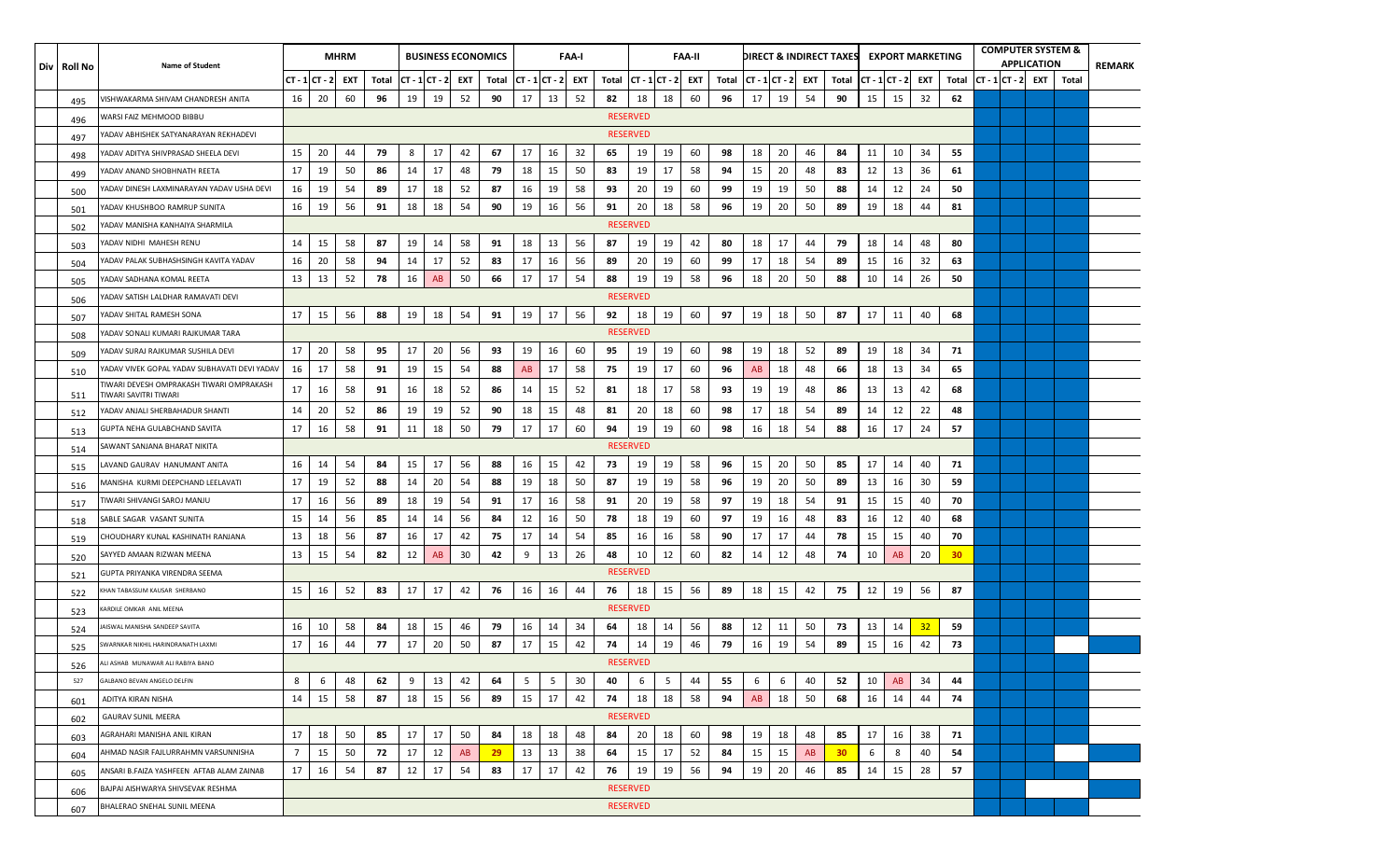| Div   Roll No | <b>Name of Student</b>                                   |                      |    | <b>MHRM</b> |       |    | <b>BUSINESS ECONOMICS</b> |     |                             |    |    | <b>FAA-I</b> |                             |                 |    | <b>FAA-II</b> |                         |    |    |     | DIRECT & INDIRECT TAXES |                | <b>EXPORT MARKETING</b> |     |       |                   | <b>COMPUTER SYSTEM &amp;</b><br><b>APPLICATION</b> |       | <b>REMARK</b> |
|---------------|----------------------------------------------------------|----------------------|----|-------------|-------|----|---------------------------|-----|-----------------------------|----|----|--------------|-----------------------------|-----------------|----|---------------|-------------------------|----|----|-----|-------------------------|----------------|-------------------------|-----|-------|-------------------|----------------------------------------------------|-------|---------------|
|               |                                                          | $CT - 1 CT - 2 $ EXT |    |             | Total |    | $CT - 1CT - 2$            | EXT | Total $ CT - 1 CT - 2 $ EXT |    |    |              | Total $ CT - 1 CT - 2 $ EXT |                 |    |               | Total $ CT - 1 CT - 2 $ |    |    | EXT | Total $ CT - 1 CT - 2 $ |                |                         | EXT | Total | $ CT - 1 CT - 2 $ | EXT                                                | Total |               |
| 608           | 3HERE SHUBHAM HARISHCHANDRA HARSHAL                      |                      |    |             |       |    |                           |     |                             |    |    |              | <b>RESERVED</b>             |                 |    |               |                         |    |    |     |                         |                |                         |     |       |                   |                                                    |       |               |
| 609           | BIDLAN AKSHAY MANOJ SARITA                               | 16                   | 18 | 54          | 88    | 14 | 18                        | 56  | 88                          | 18 | 15 | 46           | 79                          | 18              | 16 | 42            | 76                      | 16 | 14 | 48  | 78                      | 10             | 14                      | 28  | 52    |                   |                                                    |       |               |
| 610           | CHOUDHARY ABDUL ALIM MOHAMAD ALI MAKAISH                 | 12                   | 18 | 42          | 72    | 13 | 14                        | 26  | 53                          | 16 | 15 | 54           | 85                          | 16              | 19 | 52            | 87                      | 15 | 18 | 40  | 73                      | 13             | 14                      | 38  | 65    |                   |                                                    |       |               |
| 611           | DAHIWADE YASH GAUTAM MEENA                               | 13                   | 18 | 48          | 79    | 12 | 10                        | 48  | 70                          | 16 | 15 | -54          | 85                          | 18              | 18 | 58            | 94                      | 15 | 11 | 36  | 62                      | 13             | 14                      | 32  | 59    |                   |                                                    |       |               |
| 612           | DHOLE GAURI BHARAT SEEMA                                 | 14                   | 17 | 42          | 73    | 18 | 18                        | 56  | 92                          | 12 | 14 | 58           | 84                          | 10              | 16 | 52            | 78                      | 19 | 19 | 52  | 90                      | 9              | 12                      | 38  | 59    |                   |                                                    |       |               |
| 613           | DHURIYA SEEMRAN RAMBACHAN VIMLA                          | 15                   | 11 | 38          | 64    | 16 | 11                        | 40  | 67                          | 13 | 13 | 26           | 52                          | 11              | 12 | 42            | 65                      | 14 | 20 | 40  | 74                      | 8              | 12                      | 28  | 48    |                   |                                                    |       |               |
| 614           | DIGHE KAJAL BHAU SHEELA                                  | 14                   | 18 | 46          | 78    | 17 | 14                        | 52  | 83                          | 15 | 18 | 40           | 73                          | 15              | 19 | 56            | 90                      | 15 | 20 | 52  | 87                      | 13             | 15                      | 34  | 62    |                   |                                                    |       |               |
| 615           | DUBEY AVDHESH LAXMAN DUBEY KAMLESH DEVI<br><b>DUBEY</b>  |                      |    |             |       |    |                           |     |                             |    |    |              |                             | <b>RESERVED</b> |    |               |                         |    |    |     |                         |                |                         |     |       |                   |                                                    |       |               |
| 616           | DUBEY JYOTI SHYANSUNDAR SANGEETA                         | 11                   | 15 | 48          | 74    | 10 | 14                        | 42  | 66                          | 10 | 12 | 40           | 62                          | 17              | 18 | 48            | 83                      | 15 | 9  | 32  | 56                      | 11             | 8                       | 28  | 47    |                   |                                                    |       |               |
| 617           | GAUTAM SHIVANGI KANHAIYALAL AARTI                        | 12                   | 15 | 54          | 81    | 17 | 19                        | 46  | 82                          | 18 | 14 | 52           | 84                          | 19              | 17 | 56            | 92                      | 17 | 19 | 58  | 94                      | 17             | 11                      | 38  | 66    |                   |                                                    |       |               |
| 618           | GUPTA AMAN RAJESH ANITA                                  | 17                   | 17 | 50          | 84    | 13 | 12                        | 50  | 75                          | 18 | 15 | 46           | 79                          | 20              | 16 | 60            | 96                      | 18 | 20 | 54  | 92                      | 14             | 11                      | 42  | 67    |                   |                                                    |       |               |
| 619           | GUPTA LAXMI SUBHASH GUPTA RENU GUPTA                     | 15                   | 17 | 50          | 82    | 15 | 10                        | 30  | 55                          | 8  | 11 | 50           | 69                          | 8               | 11 | 58            | -77                     | 17 | 14 | 42  | 73                      | 9              | 10                      | 38  | 57    |                   |                                                    |       |               |
| 620           | GUPTA PRITI DILIPKUMAR USHA                              |                      |    |             |       |    |                           |     |                             |    |    |              | <b>RESERVED</b>             |                 |    |               |                         |    |    |     |                         |                |                         |     |       |                   |                                                    |       |               |
| 621           | SHAH WASIM ALAM NAZMA                                    |                      |    |             |       |    |                           |     |                             |    |    |              |                             | <b>RESERVED</b> |    |               |                         |    |    |     |                         |                |                         |     |       |                   |                                                    |       |               |
| 622           | BENBANSI ANIKET RATNESH ANITA                            | 13                   | 18 | 56          | 87    | 16 | 17                        | 42  | 75                          | 17 | 14 | 50           | 81                          | 16              | 16 | 58            | 90                      | 17 | 17 | 44  | 78                      | 15             | 15                      | 40  | 70    |                   |                                                    |       |               |
| 623           | AANSOORI AMIRA ABDUL RAZZAK AKALEEMUNNIA                 | 16                   | 15 | 58          | 89    | 15 | 17                        | 52  | 84                          | 17 | 17 | 42           | 76                          | 15              | 18 | 58            | 91                      | 13 | 17 | 48  | 78                      | 18             | 12                      | 34  | 64    |                   |                                                    |       |               |
| 624           | SHARMA JYOTI SANTOSH BINDU                               |                      |    |             |       |    |                           |     |                             |    |    |              | <b>RESERVED</b>             |                 |    |               |                         |    |    |     |                         |                |                         |     |       |                   |                                                    |       |               |
| 625           | KHAN MOHD MOEEN ABDUL QAIS ANBARI                        | 16                   | 17 | 38          | 71    | 15 | 19                        | 54  | 88                          | 16 | 17 | 32           | 65                          | 16              | 17 | 58            | 91                      | 19 | 20 | 52  | 91                      | $\overline{2}$ | AB                      | 26  | 28    |                   |                                                    |       |               |
| 626           | )AREKAR AKSHATA ANIL RASIKA                              | 17                   | 18 | 58          | 93    | 19 | 13                        | 44  | 76                          | 15 | 18 | 46           | 79                          | 16              | 19 | 56            | 91                      | 16 | 17 | 48  | 81                      | 8              | 12                      | 28  | 48    |                   |                                                    |       |               |
| 627           | SHAIKH OWAIS ABDUL AZIZ SHAIKH ZAKIYA BANO               | 15                   | 18 | 56          | 89    | 17 | 18                        | 54  | 89                          | 16 | 13 | 38           | 67                          | 17              | 18 | 48            | 83                      | 16 | 16 | 44  | 76                      | 17             | 15                      | 42  | 74    |                   |                                                    |       |               |
| 628           | SODHE ANMOL MAHESH LAXMI                                 | 15                   | 19 | 52          | 86    | 18 | 17                        | 48  | 83                          | 19 | 17 | 44           | 80                          | 20              | 19 | 58            | 97                      | 20 | 17 | 52  | 89                      | 14             | 17                      | 38  | 69    |                   |                                                    |       |               |
| 629           | SOBAT ADNAN AYUB SULTANA                                 | 18                   | 16 | 44          | 78    | 16 | 14                        | 42  | 72                          | 18 | 14 | 54           | 86                          | 19              | 13 | 56            | 88                      | 14 | 20 | 48  | 82                      | 17             | 15                      | 36  | 68    |                   |                                                    |       |               |
| 630           | 3ARI RISHU BASANTPRASAD RAMAVTI                          |                      |    |             |       |    |                           |     |                             |    |    |              | <b>RESERVED</b>             |                 |    |               |                         |    |    |     |                         |                |                         |     |       |                   |                                                    |       |               |
| 631           | ATEL ABHISHEK RAKESH KUSUMA                              |                      |    |             |       |    |                           |     |                             |    |    |              |                             | <b>RESERVED</b> |    |               |                         |    |    |     |                         |                |                         |     |       |                   |                                                    |       |               |
| 632           | HAIKH ATIQUR REHMAN SALAHUDDIN SHAMSHIDA                 | 12                   | 14 | 48          | 74    | 11 | 16                        | 46  | 73                          | 9  | 17 | 28           | 54                          | 8               | 12 | 46            | 66                      | 15 | 14 | 42  | 71                      | 12             | 11                      | 30  | 53    |                   |                                                    |       |               |
| 701           | GUPTA RINKI CHANDRABHAN MUNNI                            | 17                   | 15 | 56          | 88    | 18 | 17                        | 50  | 85                          | 19 | 16 | 58           | 93                          | 19              | 19 | 58            | 96                      | 19 | 18 | 60  | 97                      | 12             | 15                      | 26  | 53    |                   |                                                    |       |               |
| 702           | GUPTA SHIVANI PURANDAS SUSHILA                           | 15                   | 19 | 58          | 92    | 18 | 17                        | 48  | 83                          | 19 | 17 | 40           | 76                          | 20              | 20 | 58            | 98                      | 20 | 17 | 54  | 91                      | 15             | 17                      | 44  | 76    |                   |                                                    |       |               |
| 703           | GUPTA SHIVANI RAJESHKUMAR SARITA DEVI                    | 16                   | 20 | 60          | 96    | 20 | 20                        | 34  | 74                          | 17 | 16 | 60           | 93                          | 20              | 17 | -60           | 97                      | 18 | 17 | 50  | 85                      | 17             | 16                      | 40  | 73    |                   |                                                    |       |               |
| 704           | GUPTA SURAJ MITHAILAL SAROJ DEVI                         | 16                   | 7  | 54          | 77    | 18 | 19                        | 52  | 89                          | 18 | 12 | 54           | 84                          | 19              | 17 | 60            | 96                      | 19 | 20 | 50  | 89                      | 14             | 15                      | 40  | 69    |                   |                                                    |       |               |
| 705           | HALDANKAR DIPTI NANDKUMAR NAMITA                         |                      |    |             |       |    |                           |     |                             |    |    |              |                             | <b>RESERVED</b> |    |               |                         |    |    |     |                         |                |                         |     |       |                   |                                                    |       |               |
| 706           | HOWAL PRAJAKTA SURESH VAISHALI                           | 13                   | 16 | 54          | 83    | 14 | 12                        | 52  | 78                          | 15 | 14 | 38           | 67                          | 16              | 16 | 52            | 84                      | 15 | 14 | 40  | 69                      | 12             | 14                      | 40  | 66    |                   |                                                    |       |               |
| 707           | JAISWAR NAYANA SANTOSH GEETA                             | 14                   | 14 | 56          | 84    | 13 | 10                        | 42  | 65                          | 10 | 14 | 40           | 64                          | 16              | 14 | 52            | 82                      | 12 | 11 | 38  | 61                      | 9              | 15                      | 42  | 66    |                   |                                                    |       |               |
| 708           | JAMBHULKAR DIVYA RAJESH SUNANDA                          | 15                   | 16 | 52          | 83    | 12 | 14                        | 54  | 80                          | 19 | 16 | 56           | 91                          | 17              | 18 | 48            | 83                      | 14 | 15 | 48  | 77                      | 16             | 15                      | 46  | 77    |                   |                                                    |       |               |
| 709           | KADAM ROSHAN RAGHUNATH RASIKA                            | 15                   | 18 | 46          | 79    | 16 | 20                        | 48  | 84                          | 14 | 14 | 44           | 72                          | 19              | 19 | 54            | 92                      | 19 | 18 | 56  | 93                      | 14             | 17                      | 34  | 65    |                   |                                                    |       |               |
| 710           | KAMBLE GAUTAMI MILIND AARTI                              |                      |    |             |       |    |                           |     |                             |    |    |              |                             | <b>RESERVED</b> |    |               |                         |    |    |     |                         |                |                         |     |       |                   |                                                    |       |               |
| 711           | KANAUJIYA VIPUL PREMLAL SHANTI DEVI                      | 17                   | 17 | 54          | 88    | 17 | 15                        | 54  | 86                          | 18 | 18 | 42           | 78                          | 19              | 19 | 58            | 96                      | 17 | 19 | 50  | 86                      | 14             | 15                      | 28  | 57    |                   |                                                    |       |               |
| 712           | KATHE RUTIK SURESH SUBHADRA                              | 17                   | 18 | 54          | 89    | 20 | 20                        | 52  | 92                          | 16 | 16 | 58           | 90                          | 20              | 17 | 60            | 97                      | 18 | 19 | 56  | 93                      | 16             | 13                      | 38  | 67    |                   |                                                    |       |               |
| 713           | KAZMI AMAN ABBAS HASAN ABBAS KAZMI SHAMA<br>FATIMA KAZMI | 17                   | 14 | 52          | 83    | 17 | AB                        | 40  | 57                          | 16 | 16 | 40           | 72                          | 20              | 17 | 32            | 69                      | 19 | 19 | 46  | 84                      | 11             | 13                      | 28  | 52    |                   |                                                    |       |               |
| 714           | KHAN FAHAD ALTAF SHABNAM                                 | 15                   | 18 | 56          | 89    | 17 | 18                        | 54  | 89                          | 16 | 13 | 38           | 67                          | 18              | 18 | 52            | 88                      | 15 | 16 | 44  | 75                      | 18             | 16                      | 40  | 74    |                   |                                                    |       |               |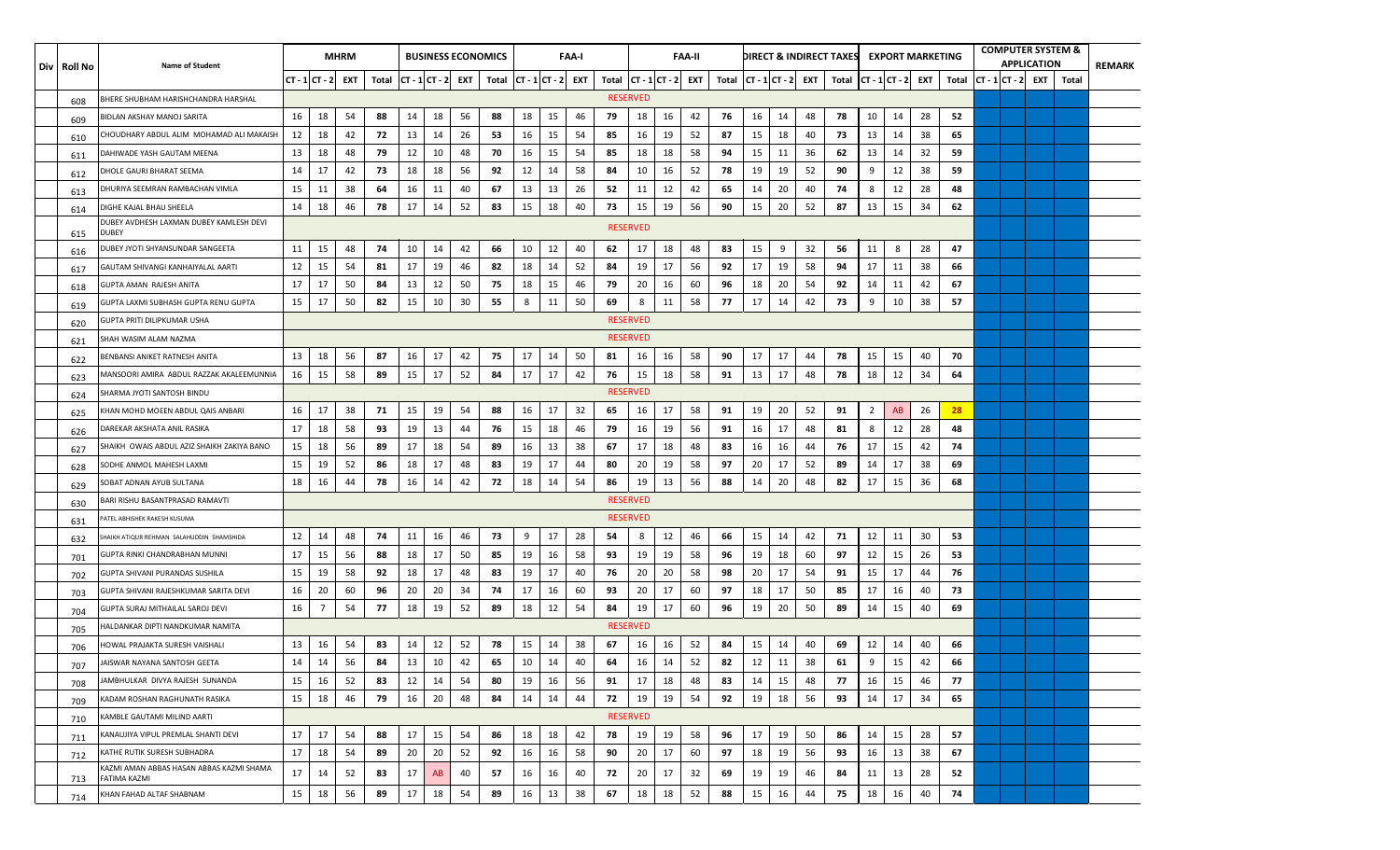| Div   Roll No | <b>Name of Student</b>                                      |                  |           | <b>MHRM</b> |       |               |           |     | <b>BUSINESS ECONOMICS</b> |                |    | FAA-I |       |                 |               | <b>FAA-II</b> |       |                     |    |    | DIRECT & INDIRECT TAXES |                |               | <b>EXPORT MARKETING</b> |       |                | <b>COMPUTER SYSTEM &amp;</b><br><b>APPLICATION</b> |       | REMARK |
|---------------|-------------------------------------------------------------|------------------|-----------|-------------|-------|---------------|-----------|-----|---------------------------|----------------|----|-------|-------|-----------------|---------------|---------------|-------|---------------------|----|----|-------------------------|----------------|---------------|-------------------------|-------|----------------|----------------------------------------------------|-------|--------|
|               |                                                             | $CT - 1 CT - 2 $ |           | EXT         | Total | CT - 1 CT - 2 |           | EXT | Total                     | $CT - 1CT - 2$ |    | EXT   | Total |                 | CT - 1 CT - 2 | EXT           | Total | CT - 1  CT - 2  EXT |    |    | Total                   |                | CT - 1 CT - 2 | EXT                     | Total | $CT - 1CT - 2$ | EXT                                                | Total |        |
| 715           | KHAN LUKMAN MOHAMMED AKRAM KHAN<br>KAMRUNNISHA              | 15               | 15        | 56          | 86    | 16            | 16        | 50  | 82                        | 19             | 16 | 44    | 79    | 18              | 17            | 56            | 91    | 12                  | 20 | 40 | 72                      | 16             | 15            | 14                      | 45    |                |                                                    |       |        |
| 716           | KHAN MAHEK AHMED SHEHNAZ                                    | 15               | 15        | 44          | 74    | 15            | 15        | 42  | 72                        | 16             | 15 | 60    | 91    | 18              | 15            | 48            | 81    | 16                  | 13 | 50 | 79                      | 10             | 12            | 36                      | 58    |                |                                                    |       |        |
| 717           | KHAN MANTASHA MHD GAUS PARVEEN                              | 16               | 19        | 60          | 95    | 18            | 20        | 52  | 90                        | 19             | 18 | 58    | 95    | 18              | 17            | 60            | 95    | 17                  | 17 | 54 | 88                      | 10             | 16            | -36                     | 62    |                |                                                    |       |        |
| 718           | KHAN NOORSABA BADRUDDIN KHAN SABHANM<br>KHAN                | 16               | 19        | 50          | 85    | 15            | 17        | 54  | 86                        | 18             | 16 | 56    | 90    | 16              | 17            | 54            | 87    | 18                  | 20 | 46 | 84                      | 14             | 11            | 32                      | 57    |                |                                                    |       |        |
| 719           | KHARADE GANESH BALASAHEB SANGEETA                           | 17               | 18        | 42          | 77    | 15            | 17        | 46  | 78                        | 19             | 17 | 58    | 94    | 19              | 18            | 58            | 95    | 19                  | 17 | 36 | 72                      | 12             | 10            | 34                      | 56    |                |                                                    |       |        |
| 720           | KOKKU POOJA GANESH PREETI                                   | 16               | 15        | 38          | 69    | 15            | 15        | 22  | 52                        | 16             | 15 | 26    | 57    | 17              | 18            | 58            | 93    | 14                  | 17 | 32 | 63                      | 13             | 10            | 26                      | 49    |                |                                                    |       |        |
| 721           | ONKAR PRIYANKA CHANDRAKANT SADHANA                          |                  |           |             |       |               |           |     |                           |                |    |       |       | <b>RESERVED</b> |               |               |       |                     |    |    |                         |                |               |                         |       |                |                                                    |       |        |
| 722           | VIAHARANA DEEPAK KRISHNA SABITA                             | 15               | 19        | 58          | 92    | 18            | 18        | 48  | 84                        | 19             | 17 | 44    | 80    | 20              | 20            | 58            | 98    | 20                  | 17 | 54 | 91                      | 15             | 18            | 46                      | 79    |                |                                                    |       |        |
| 723           | MANE SNEHAL CHANDRAKANT KALPANA                             | 12               | 14        | 46          | 72    | 13            | 11        | 46  | 70                        | 16             | 12 | 38    | 66    | 18              | 19            | 52            | 89    | 14                  | 11 | 36 | 61                      | 13             | 14            | 36                      | 63    |                |                                                    |       |        |
| 725           | MUJAMULE MONIKA SHESHNARAYAN MANGAL                         | 15               | 16        | 54          | 85    | 16            | 17        | 34  | 67                        | 18             | 16 | 42    | 76    | 15              | 19            | 60            | 94    | 12                  | 15 | 40 | 67                      | 8              | 12            | 24                      | 44    |                |                                                    |       |        |
| 726           | PAL VIJAY BODHNATH PREMA                                    | 12               | 12        | 48          | 72    | 11            | 16        | 44  | 71                        | 18             | 12 | 34    | 64    | 16              | 17            | 52            | 85    | 16                  | 20 | 48 | 84                      | 10             | 9             | 22                      | 41    |                |                                                    |       |        |
| 727           | PANDEY ABHISHEK SANJAY SUSHMA                               | 17               | 16        | 46          | 79    | 19            | 18        | 48  | 85                        | 18             | 17 | 38    | 73    | 19              | 18            | 46            | 83    | 20                  | 20 | 46 | 86                      | 15             | 9             | 34                      | 58    |                |                                                    |       |        |
| 728           | PANDEY ACHAL ARUN KUMAR NEETU                               | 13               | 14        | 50          | 77    | 11            | 15        | 52  | 78                        | 15             | 14 | 44    | 73    | 14              | 18            | 56            | 88    | 11                  | 16 | 46 | 73                      | 13             | 12            | 38                      | 63    |                |                                                    |       |        |
| 729           | ANDEY ANKIT SHAMBHUNATH ANITA                               | 16               | 16        | 56          | 88    | 18            | 18        | 50  | 86                        | 18             | 15 | 46    | 79    | 14              | 18            | 54            | 86    | 9                   | AB | 48 | 57                      | 14             | 9             | 30                      | 53    |                |                                                    |       |        |
| 730           | ANDEY PRAKASH DINESH URMILA                                 | 15               | -12       | 50          | 77    | 14            | 11        | 28  | 53                        | 12             | 8  | 34    | 54    | 19              | 8             | 40            | 67    | 15                  | 12 | 34 | 61                      | 11             | 9             | 30                      | 50    |                |                                                    |       |        |
| 731           | PASI SWAPNIL RAMASHANKAR SITARADEVI                         | 14               | 15        | 52          | 81    | 15            | 18        | 56  | 89                        | 17             | 18 | 54    | 89    | 19              | 18            | 58            | 95    | 17                  | 19 | 50 | 86                      | 13             | 15            | 34                      | 62    |                |                                                    |       |        |
| 732           | <u>PATEL AAMAN ABDULRAHIM NASREEN</u>                       | 17               | <b>15</b> | 54          | 86    | <b>AB</b>     | <b>18</b> | AB  | <b>18</b>                 | <b>18</b>      | AB | 40    | 58    | 17              | <b>19</b>     | 48            | 84    | <b>18</b>           | 20 | 48 | 86                      | AB             | 13            | 32                      | 45    |                |                                                    |       |        |
| 733           | PRAJAPATI DURGAVATI JAGRAM PRAJAPATI<br>SEETAPATI PRAJAPATI | 17               | 18        | 50          | 85    | 17            | 17        | 50  | 84                        | 18             | 18 | 46    | 82    | 20              | 19            | 60            | 99    | 19                  | 18 | 48 | 85                      | 17             | 15            | 40                      | 72    |                |                                                    |       |        |
| 734           | RAI ASHUTOSH PRAMOD VIBHA                                   | 16               | 15        | 46          | 77    | 17            | 17        | 46  | 80                        | 11             | 18 | 36    | 65    | 18              | 18            | 56            | 92    | 19                  | 20 | 42 | 81                      | 16             | 8             | 36                      | 60    |                |                                                    |       |        |
| 735           | <u>SAHU SACHIN BIJAYKUMAR VISHNUPRIYA</u>                   | 12               | 11        | 44          | 67    | 14            | 12        | 50  | 76                        | 9              | 5  | 34    | 48    | 10 <sup>°</sup> | 9             | 58            | 77    | <b>15</b>           | 9  | 44 | 68                      | $\overline{7}$ | 16            | 32                      | 55    |                |                                                    |       |        |
| 736           | SAWANT ABHISHEK CHANDRAKANT CHETNA                          | 16               | 19        | 60          | 95    | 17            | 19        | 46  | 82                        | 18             | 11 | 58    | 87    | 20              | 19            | 58            | 97    | 17                  | 19 | 54 | 90                      | 12             | 16            | 50                      | 78    |                |                                                    |       |        |
| 737           | SAYED AFRAZ ALI NASIB ALI SAYED SHAJAHAN SAYED              | 17               | 20        | 58          | 95    | 15            | 19        | 58  | 92                        | 16             | 17 | 56    | 89    | 18              | 19            | 58            | 95    | 19                  | 20 | 54 | 93                      | 18             | 14            | 22                      | 54    |                |                                                    |       |        |
| 738           | HAIKH SHABNAM JALIL SHAIKH SHAHJAHAN SHAIKH                 | 17               | 17        | 56          | 90    | 12            | 15        | AB  | 27                        | 13             | 16 | 44    | 73    | 10              | 17            | 60            | 87    | 19                  | 19 | 44 | 82                      | AB             | 10            | 40                      | 50    |                |                                                    |       |        |
| 739           | MISHRA RITESH DHARMENDRA SEEMA                              |                  |           |             |       |               |           |     |                           |                |    |       |       | <b>RESERVED</b> |               |               |       |                     |    |    |                         |                |               |                         |       |                |                                                    |       |        |
| 740           | SAHU PRABHAT BHIMSEN SAPNA                                  | 17               | 17        | 58          | 92    | 16            | 14        | 50  | 80                        | 16             | 16 | 52    | 84    | 18              | 16            | 30            | 64    | 19                  | 14 | 42 | 75                      | 14             | 9             | 38                      | 61    |                |                                                    |       |        |
| 741           | SUPTA SHREYA SANTOSH REKHA                                  |                  |           |             |       |               |           |     |                           |                |    |       |       | <b>RESERVED</b> |               |               |       |                     |    |    |                         |                |               |                         |       |                |                                                    |       |        |
| 801           | SHAH YASMIN BANO MOHAMMED ZAHIR GULNAR<br>BANO              | 17               | 16        | 60          | 93    | 14            | 14        | 48  | 76                        | 17             | 15 | 48    | 80    | 16              | 14            | 54            | 84    | 14                  | 16 | 54 | 84                      | 13             | 12            | 38                      | 63    |                |                                                    |       |        |
| 802           | SHAIKH ALIZAH ABU BAQUA NAUSHABA                            | 13               | 20        | 50          | 83    | 11            | 16        | 14  | 41                        | 18             | 17 | 32    | 67    | 20              | 19            | 54            | 93    | 18                  | 19 | 50 | 87                      | 11             | 8             | 32                      | 51    |                |                                                    |       |        |
| 803           | SHAIKH FAIZAL YUSUF NASEEBA                                 | 16               | -13       | 46          | 75    | 16            | 16        | 50  | 82                        | 14             | 15 | 48    | 77    | 17              | 16            | 60            | 93    | 12                  | 14 | 44 | 70                      | 10             | 12            | 22                      | 44    |                |                                                    |       |        |
| 804           | SHAIKH KASHIF ABDUL RAZZAK ALI YASMEEN                      | 18               | 19        | 42          | 79    | 12            | 15        | 56  | 83                        | 14             | 13 | 28    | 55    | 16              | 9             | 56            | 81    | 16                  | 16 | 42 | 74                      | 14             | 16            | 20                      | 50    |                |                                                    |       |        |
| 805           | SHAIKH MOHAMMED HUZAIFAH BADRE ALAM<br>NUSRAT PARVEEN       | 17               | 19        | 60          | 96    | 14            | 19        | 54  | 87                        | 16             | 17 | 46    | 79    | 19              | 17            | 60            | 96    | 19                  | 20 | 54 | 93                      | 16             | 15            | 28                      | 59    |                |                                                    |       |        |
| 806           | SHAIKH NABI AHMAD ANJAR NUSRAT BANO                         | 16               | 18        | 56          | 90    | 17            | 15        | 50  | 82                        | 18             | 19 | 40    | 77    | 19              | 20            | 56            | 95    | 19                  | 19 | 54 | 92                      | 18             | 16            | 42                      | 76    |                |                                                    |       |        |
| 807           | SHAIKH SHABIR JAMIL NASIM                                   | 16               | 16        | 42          | 74    | 15            | AB        | 36  | 51                        | 10             | 4  | 30    | 44    | 18              | 14            | 34            | 66    | 15                  | 17 | 44 | 76                      | 11             | 9             | 40                      | 60    |                |                                                    |       |        |
| 808           | SHAIKH MOHAMMAD ARAFAT MOHAMMAD UMAR<br><b>JASMINE UMAR</b> |                  |           |             |       |               |           |     |                           |                |    |       |       | <b>RESERVED</b> |               |               |       |                     |    |    |                         |                |               |                         |       |                |                                                    |       |        |
| 809           | SHAIKH SOHAIL ASHPAK ABIDA                                  |                  |           |             |       |               |           |     |                           |                |    |       |       | <b>RESERVED</b> |               |               |       |                     |    |    |                         |                |               |                         |       |                |                                                    |       |        |
| 810           | SHEDGE MAYURI NARAYAN MANISHA                               | 16               | 19        | 54          | 89    | 18            | 14        | 40  | 72                        | 13             | 16 | 44    | 73    | 15              | 19            | 58            | 92    | 14                  | 20 | 58 | 92                      | 14             | 15            | 36                      | 65    |                |                                                    |       |        |
| 811           | SHUKLA RAKSHA RAMAMANI INDU                                 | 14               | 11        | 50          | 75    | 14            | 15        | 42  | 71                        | 17             | 17 | 38    | 72    | 16              | 17            | 52            | 85    | 16                  | 13 | 32 | 61                      | 10             | 11            | 36                      | 57    |                |                                                    |       |        |
| 812           | SHUKLA SAURABH CHANDRAMANI KIRAN                            | 14               | 15        | 40          | 69    | 14            | 14        | 38  | 66                        | 13             | AB | 38    | 51    | 8               | 15            | 34            | 57    | 14                  | 13 | 46 | 73                      | 11             | 8             | 32                      | 51    |                |                                                    |       |        |